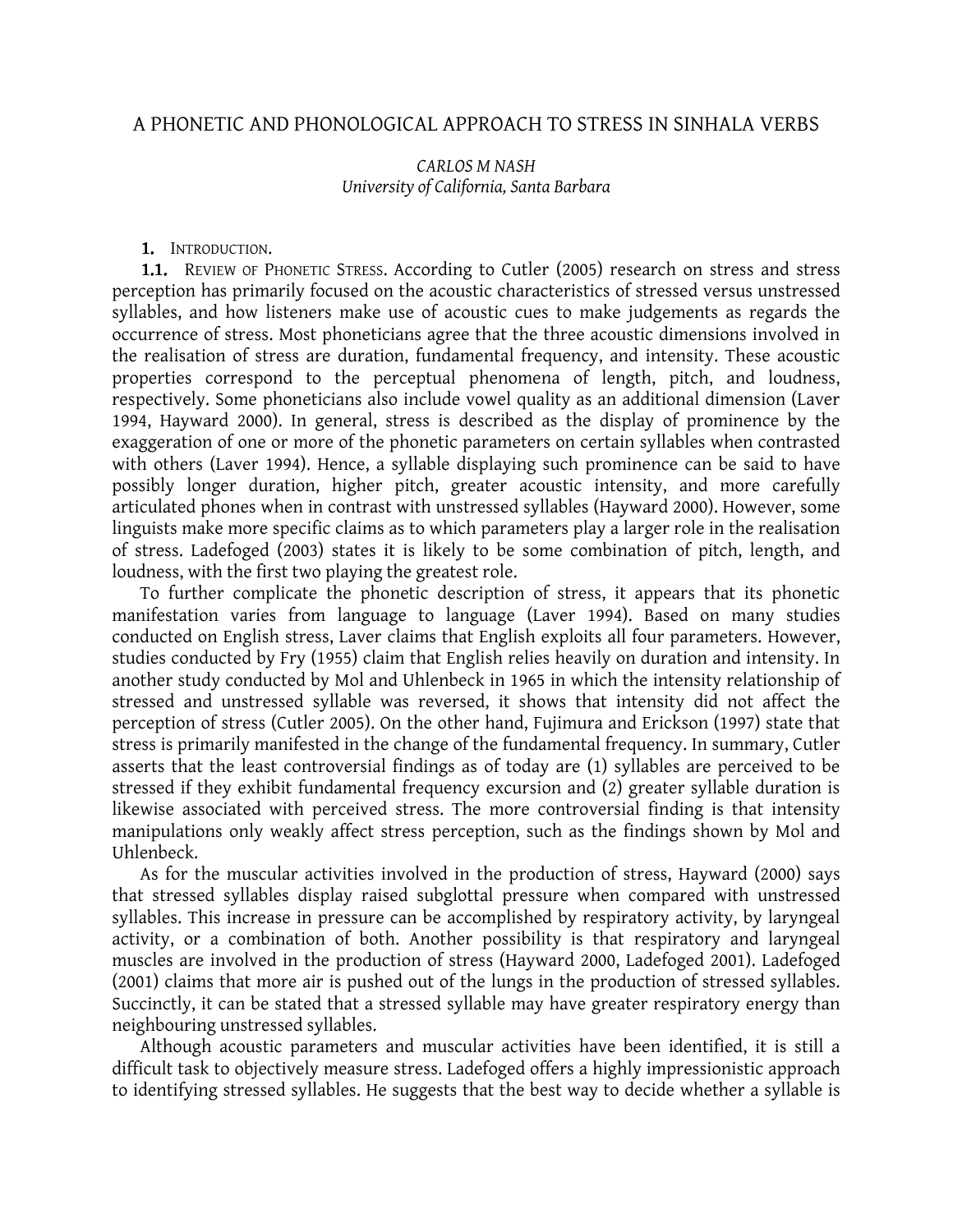stressed is to try to tap out the beat as a word is being produced. The claim is that it is easier to produce an increased tap exactly in time with an existing increase of respiratory or laryngeal activity (Ladefoged 2001). Here Ladefoged is again correlating increased muscular activity with stressed syllables. This is apparent in his hypothesis which states that listeners perceive stress by putting together all of the cues available in order to deduce the motor activity a speaker would use to produce the same stresses. In general, stress has proven to be both the most straightforward to analyse impressionistically and the most difficult to define in purely phonetic terms (Hayward 2000).

1.2. REVIEW OF PHONOLOGICAL STRESS. Regarding stress from a phonological perspective, stress makes up part of the metrical organisation of speech. According to Kager (1999), there are conflicting forces at work in lexical stress: rhythm, quantity-sensitivity, and edge-marking. Rhythm is the pressure toward a regularly alternating distribution of weak (unstressed) and strong (stressed) syllables. Quantity-sensitivity is the pressure to match syllable weight to prominence. Edge-marking is the pressure to mark the edges of morphemes. Languages that make linguistic use of stress can be divided into two categories: fixed lexical and variable lexical stress. Laver (1994), citing Hyman's typological analysis of stress, states that the majority of fixed lexical stress languages demonstrate a preference for stress toward the initial or final syllable of a word, which points to an edge-marking, or demarcative, function. Variable lexical stress languages all demonstrate a range of different locations of lexical stress. This pattern is commonly found in languages where lexical stress makes a contrast in meaning. Hyman also reported that there were a few languages with stress that is governed by syllable weight (Laver 1994). From a phonological standpoint, stress can be regarded as a binary distinction. A two-way distinction can be drawn (i.e. stressed and unstressed) (Laver 1994). This differs from a phonetic analysis of stress, which is regarded as a gradient phenomenon. The phonetic realisation of any syllable can be said to show a greater or lesser degree of stress relative to the manifestation of some other syllable. However, some linguists make more distinctions in the levels of stress in their phonological analyses, which poses additional difficulties. As Ladefoged (2001) points out these linguists, in actuality, are conflating stress and tonic accent into 'levels of stress'.

1.3. OVERVIEW OF THIS PAPER. This paper will focus on stress in Sinhala verbs. Sinhala is an Indo-Aryan language and is spoken predominantly in the island nation of Sri Lanka. For a majority of present day Indo-Aryan languages, stress is not contrastive (Masica 1991). There are a few exceptional cases; Assamese has phonemically contrastive stress, and Siraiki has a few cases of lexically contrastive stress (Masica 1991). For a significant number of Indo-Aryan languages, stress is predicted by using a complicated set of rules, usually involving the number of syllables, whether they are open or closed, and the nature of their vowels (Masica 1991). Sinhala and Nepali, according to Masica, demonstrate a tendency for a weak word-initial stress. Letterman's 1997 dissertation on Sinhala, based on impressionistic analysis, makes five observations as regards Sinhala stress: (1) syllable weight has a role in determining stress, (2) primary stress tends to fall on the initial or peninitial syllable, whichever is heavier, (3) parsing appears to be left to right, (4) word-final stress is found when read as a list due to final glottal stop or phonetic lengthening, (5) some heavy syllables carry secondary and not primary stress. Although Letterman's findings are somewhat similar to those presented this paper, she does not attempt to systematically verify her findings using objective measurements or native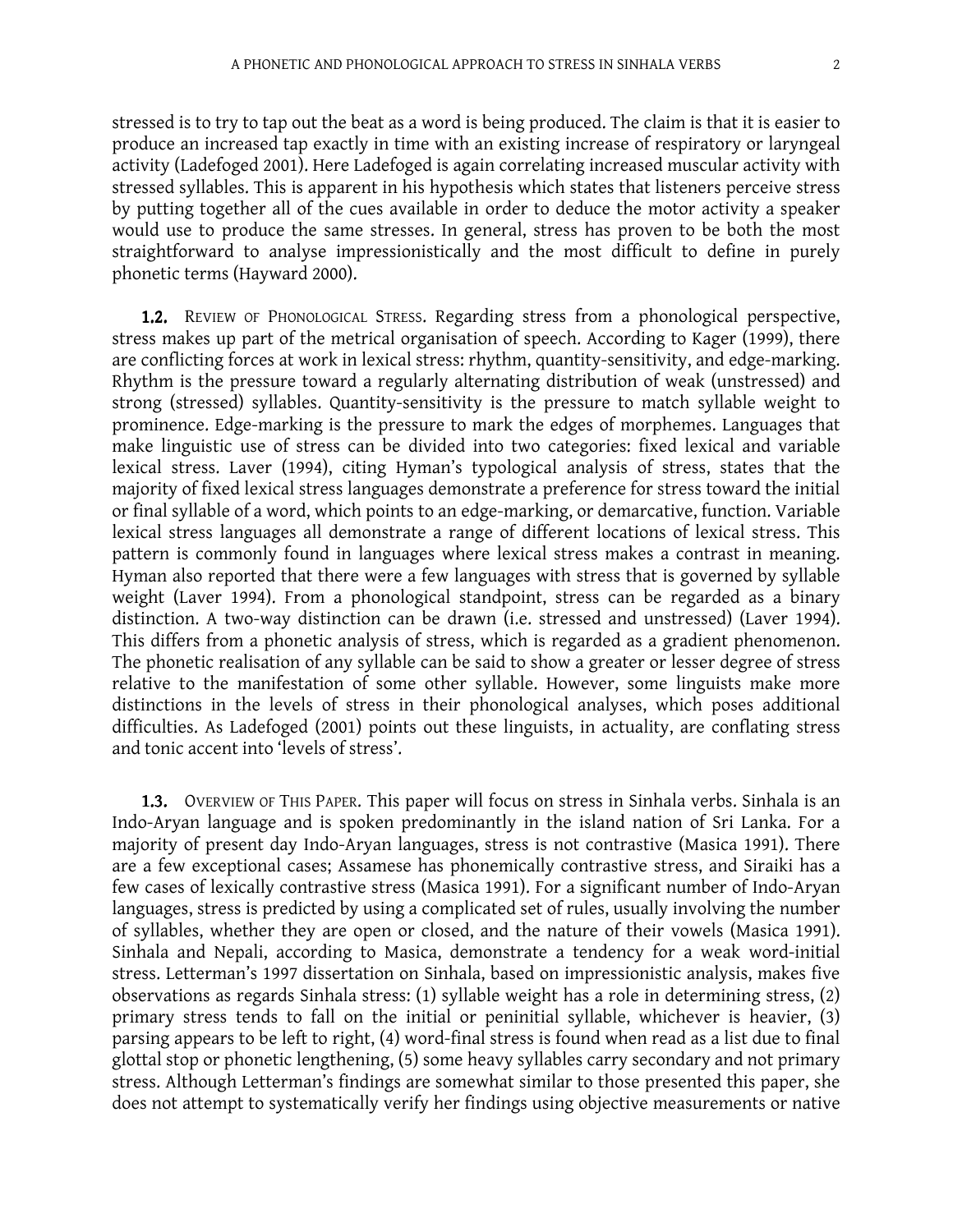speaker intuition. The reader is left to judge her phonological account of Sinhala stress solely based on unsystematic observations.

Using instrumental analysis, this paper will attempt to derive an objective measure of stress in Sinhala verbs (Section 2). The measure and its predictions will be checked against native speaker intuition. It will be shown that higher intensity and longer duration, combined, have a high degree of correlation with stressed syllables. Once an objective measure has been developed, the verbs will be analysed for any display of predictable stress (Section 3). In this section, it will be shown that Sinhala does have a preference for stress word-initially (if the initial syllable has an onset) and on heavy syllables. This pattern will then be accounted for using an Optimality Theory approach.

2. ACOUSTIC MEASUREMENTS.

2.1. OVERVIEW OF SINHALA CONSONANTS. Sinhala presents a few challenges regarding acoustic measurements. Before measuring syllables for acoustic correlates of stress, it is important to devise a consistent method of measuring phonetic segments. In an effort to highlight the problematic segments, a brief overview of Sinhala consonants. Table 1 presents the consonant inventory of Sinhala.

|                     | BILABIAL | <b>ALVEOLAR</b> | POST-ALVEOLAR | RETROFLEX | PALATAL | <b>VELAR</b> | GLOTTAL |
|---------------------|----------|-----------------|---------------|-----------|---------|--------------|---------|
| <b>STOP</b>         | b        | d               |               | à         |         | g<br>A       |         |
| <b>BREATHY</b><br>٠ | bh       | dh              |               | dh        |         | gh           |         |
| PRENASALISED<br>٠   | mb       | ňd              |               | ňḍ        |         | ўg           |         |
| <b>NASAL</b>        | m        | n               |               |           | ñ       | n            |         |
| TRILL               |          | r               |               |           |         |              |         |
| FRICATIVE           |          | S               |               |           |         |              | h       |
| AFFRICATE           |          |                 | $\mathsf{C}$  |           |         |              |         |
| APPROXIMANT         | W        |                 |               |           |         |              |         |
| LATERAL APPROXIMANT |          |                 |               |           |         |              |         |

TABLE 1. Consonant inventory of Sinhala.

Of the consonants shown in Table 1, prenasalised stops and their status as a single unit need to be addressed. There is morphophonological evidence for the treatment of prenasalised stops as a single unit. In a subset of nouns, the plural form appears to be derived from the singular form by deleting the final schwa. For example, consider li.nda 'well.sc', a.n̆ga 'horn.sc', and hu.la.ŋ̃ga 'wind.sc'. The plural forms for these nouns are lin 'well.pl', an 'horn.pl', and hu.lan 'wind.PL'. The alternation observed here between prenasalised stops and velar nasal is similar to other nasal/velar nasal alternations seen in other nouns, such as ta.na/taŋ 'breast/breasts', ha.ma/han 'skin/skins', and ka.na/ kan 'ear/ears'. Phonetic evidence is provided by the analysis of gemination. Certain verbs display gemination in the past tense, such as a.din.na 'to pull' and æd.da 'pull.PAST'. The verb a.ndin.na 'to draw' follows a similar pattern except that when it geminates, the nasal portion of the prenasalised stop migrates to the previous syllable and becomes a coda nasal, as in æn.da 'draw.PAST'. Geminate affricates behave in a similar fashion, for example the noun puc.can.na 'child' is phonetically [put.can.na]. The observations above have implications as regards the distribution of prenasalised stops. It appears that prenasalised stops can only occur in onset position. Furthermore, it can be said that prenasalised stops only occur in word-medial position since there has been no evidence of word-initial prenasalised stops.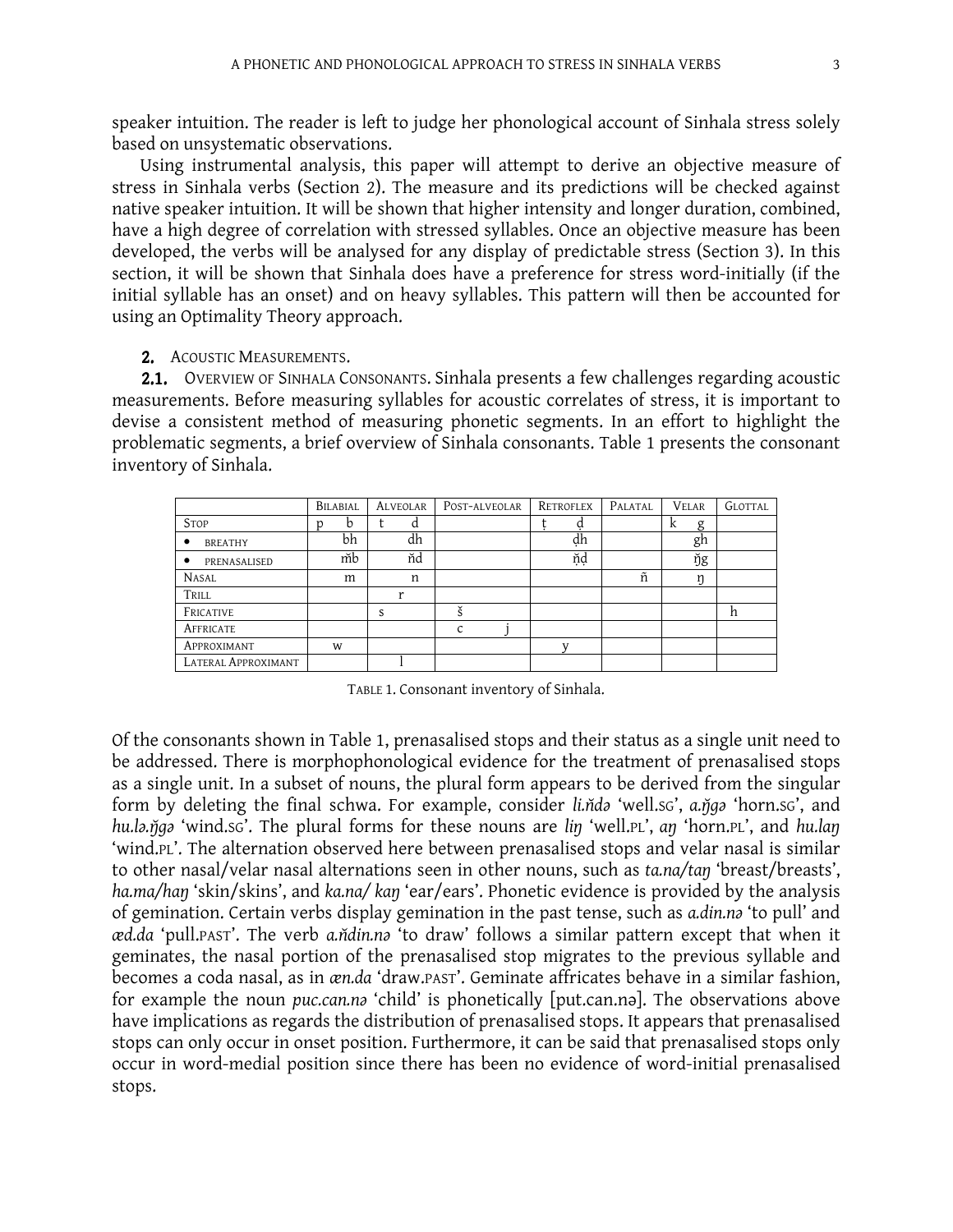The overview of prenasalised stops brings up another challenge, that is the measurement of geminates. It is important to understand how geminates behave within the syllable. For the most part, through impressionistic and phonological analyses, it was determined that geminates are heterosyllabic. Further evidence is provided by analysing the occurrences of geminates in Sinhala. All instances of geminates so far encountered are intervocalic (e.g. jiivatvenna 'to live', hițagatta 'stand.PAST', bædde 'fry.FOCUSED PAST'). Ladefoged and Maddieson (1996) state that geminate stops in many languages are limited to word-medial position where they usually close the preceding syllable, as well as serving as the onset of the following syllable. They also note that the vowel preceding the geminate is usually shortened to some degree. This pattern can be seen in Sinhala. For the particular consultant and tempo recorded in this study, the average length of a vowel in a non-final open syllable is 89.7 ms. The average length of a vowel preceding a geminate is about 55.6 ms. It has been well observed that coda consonants do affect the length of preceding vowels; therefore, one can conclude that a portion of the geminate is occupying the coda position of a syllable.

However, there still is the matter of proving that a portion of the geminate is the onset of the following syllable. A phonological analysis of Sinhala shows that the language does not contain complex codas. Therefore, on grounds of phonology, one is forced to split geminates across syllables. One can also demonstrate this based on phonetic evidence. Using observations from Ladefoged and Maddieson (1996), languages with a distinction of consonant length have only two distinctive lengths. Furthermore, they cite Lehiste (1966) and Eek (1984-5) whose analyses of Estonian show a third length is created by lengthening of long consonants in stressed syllables. Keeping these points in mind, the duration of stop closures in a subset of tokens were measured. It was readily noted that there were two slightly different lengths. The average length of an onset in a word-medial syllable is about 65.3 ms. However, the average length of an onset in word-initial position is approximately 102.5 ms. This difference is interesting considering that many researchers have observed some degree of stress on wordinitial syllables. This 1:1.6 difference seems to be relevant to geminates as shown below in the analysis of geminate dd.

During the acoustic analysis of geminates, a peculiar pattern has been observed with geminate dd. In many of the intensity diagrams of geminate dd, there is a perturbation during the closure phase of the stop. A clear demonstration of this perturbation can be seen in Figure 1 below.



FIGURE 1. Spectrogram and intensity diagram demonstrating intensity perturbation in geminate dd.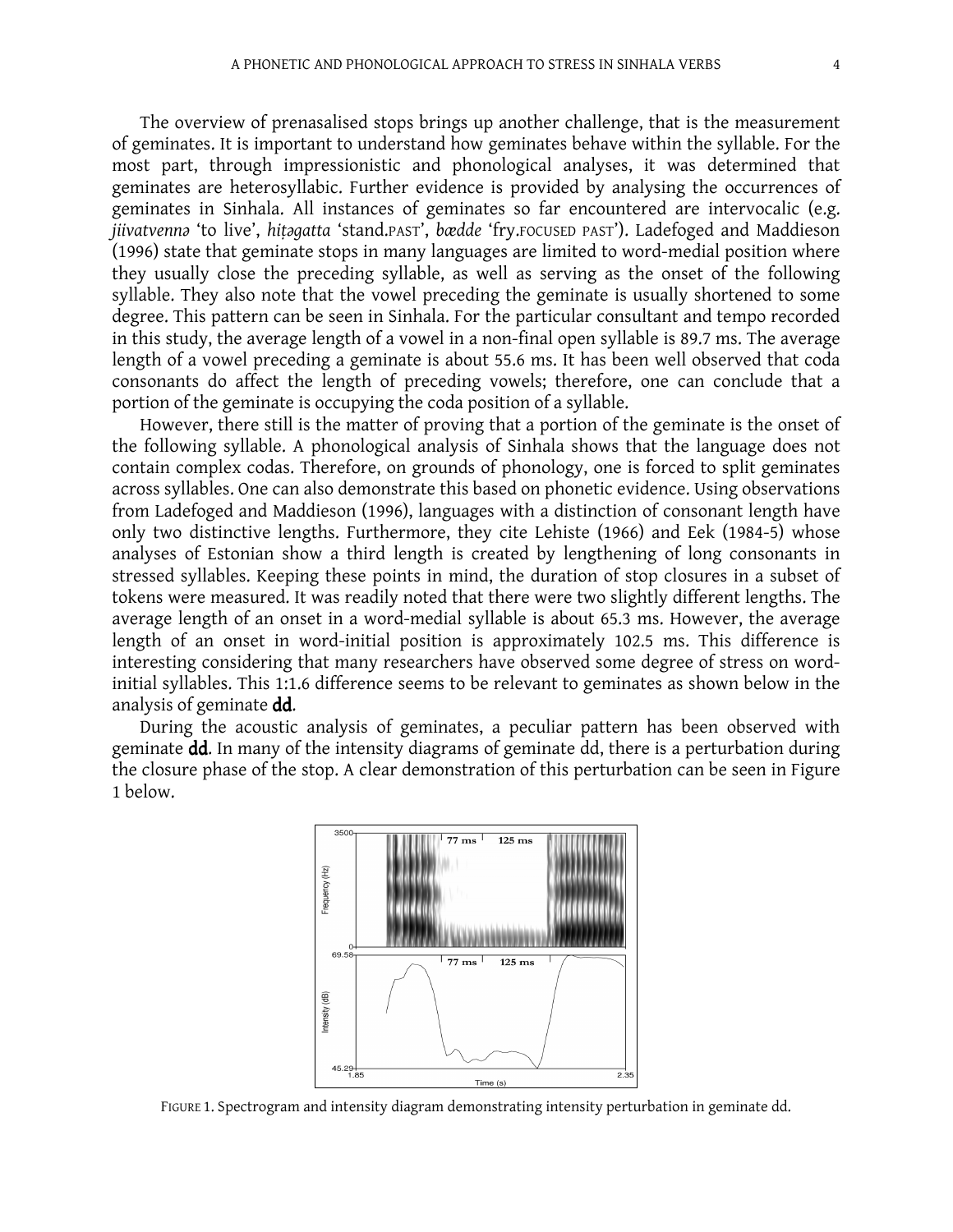The perturbation seen in the figure above is relatively simple compared to those seen in other tokens. In general, there is a sharp fall of intensity at the beginning of the geminate. Then there is a short rise of intensity slightly less than midway through the closure. The intensity falls again and then rises sharply during the release of the stop. At this stage of the investigation, it is uncertain as to the cause to the intensity perturbation; however, many of the intensity diagrams demonstrate this pattern. In Figure 1, the short rise of intensity begins 77 ms into the stop. The burst of the stop occurs 125 ms later. This is roughly a 1:1.6 difference, similar to the difference seen with the duration of stops in word-medial and word-initial positions.<sup>1</sup> If it is assumed that the syllable boundary occurs at the perturbation, then it follows that the onset is lengthened. This lengthened onset possibly corresponds to the judgements of a few observers who claim that the release of geminate stops seem to be 'stronger' or 'more prominent' than the release of single stops. As a result, based primarily on the measurements of single stops and secondarily on the observation of intensity perturbation in geminate dd, geminates will be split into codas and onsets with a ratio of 1:1.6.

2.2. EXPERIMENT I: MEASURING SYLLABLE INTENSITY AND PITCH. In the initial analysis of stress in Sinhala, many students in the field methods class described stressed syllables as sounding 'louder'. Therefore, the first experiment devised was to measure the intensity of each syllable and to compare the results to the judgement of the consultant and other researchers. First, a list of verbs with various syllable structures was compiled. The verbs were then recorded in frames on digital audio tape. The tapes were then converted into wave files for analysis. After converting the recording into tokens, the next step was to record native speaker judgement of stress in order to assess the degree of correlation for each experiment. In a one-hour elicitation session, the consultant was asked to listen to the sentences he had recorded one week earlier. He was then instructed to identify the verb and indicate which part of the verb sounded 'more prominent'. He was specifically instructed to identify stressed syllables in this manner so that he would not be influenced by words such as 'higher', 'louder', or 'longer' which could cause one to focus on a particular feature. He was also instructed that he may choose more than one syllable if he believes there is more than one syllable that are prominent. During the elicitation, it was noted that the consultant would bounce his index finger in the air while articulating the verbs. Ladefoged (2001) suggests tapping out the beat as the word is being produced as a useful test in determining stress. He claims that it is easier to produce an increased tap exactly in time with an existing increasing in activity (be it respiratory or laryngeal). During the elicitation session, the consultant assessed eighty verbs. The tables in this and the following sections show in bold print the syllables that he identified as being 'prominent'.

For each verb, the highest intensity for each syllable was recorded. Table 2, below, illustrates a few tokens with the highest intensity achieved for each syllable.

-

 $1$  A similar perturbation appears when observing other voiced continuant geminates such as /ll/ and /mm/; however, the ratio is nearer to 1: 1.4.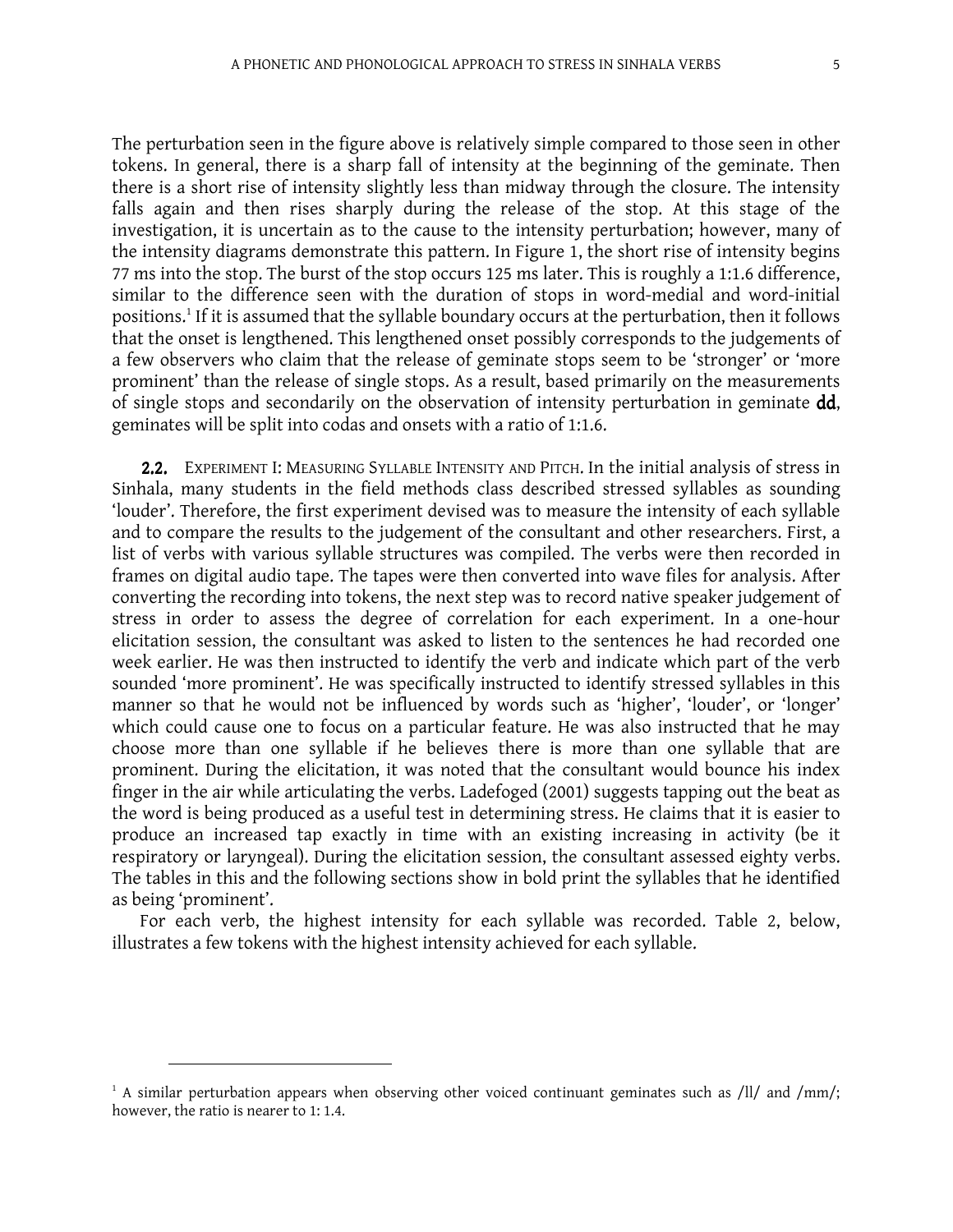|                                   | Highest Intensity (in dB) |         |         |         |         |         |  |  |  |
|-----------------------------------|---------------------------|---------|---------|---------|---------|---------|--|--|--|
| Target                            | Syll. 1                   | Syll. 2 | Syll. 3 | Syll. 4 | Syll. 5 | Syll. 6 |  |  |  |
| <b>ka</b> .də.nə.wa               | 69.07                     | 65.68   | 59.96   | 63.93   |         |         |  |  |  |
| <b>kæ</b> .du.wa                  | 64.71                     | 58.48   | 65.39   |         |         |         |  |  |  |
| <b>ka</b> .də.wə.nə.wa            | 62.88                     | 64.01   | 59.72   | 57.36   | 57.73   |         |  |  |  |
| kæ. <b>dew</b> .wa                | 64.16                     | 61.82   | 56.50   |         |         |         |  |  |  |
| a. <b>di</b> .nə.wa               | 60.83                     | 59.95   | 56.68   | 61.65   |         |         |  |  |  |
| æd. <b>da</b>                     | 56.09                     | 58.17   |         |         |         |         |  |  |  |
| a. <b>din</b> .ne                 | 57.23                     | 56.56   | 54.94   |         |         |         |  |  |  |
| æd. <b>de</b>                     | 57.65                     | 55.18   |         |         |         |         |  |  |  |
| a.dii                             | 59.00                     | 57.19   |         |         |         |         |  |  |  |
| ad. <b>də</b> .wə.nə.wa           | 54.23                     | 62.43   | 57.35   | 55.39   | 54.62   |         |  |  |  |
| i.ňdə. <b>gan</b> .na.nə.wa 65.64 |                           | 67.14   | 71.70   | 64.03   | 62.96   | 65.19   |  |  |  |
| i.ňdə. <b>gan</b> .nə.wai         | 61.29                     | 66.28   | 68.87   | 64.93   | 65.67   |         |  |  |  |
| i.ňdə. <b>gan.nan.naŋ</b>         | 60.28                     | 64.86   | 66.24   | 60.27   | 62.30   |         |  |  |  |
| i. <b>ňdə</b> .gæ.nə              | 59.74                     | 70.19   | 66.03   | 64.81   |         |         |  |  |  |

TABLE 2. Selection of results from intensity measurements.<sup>a</sup>

<sup>a</sup> Highest values are shaded in grey. Syllables in bold print were identified by the consultant as being prominent.

In Table 2, the syllables in bold correspond to syllables judged to be stressed by the consultant, and the values in the grey cells are the highest intensities measured. In some cases, the highest intensity levels correspond to the stressed syllables (e.g. ka.da.na.wa, æd.da, ad.da.wa.na.wa, and i.nda.gæ.na). However, for the most part, intensity alone is not a very reliable indicator of stress. The fact that intensity alone is not a very good indicator of stress is noted in Ladefoged (2003). He states that stress is really not as simple as measuring intensity. It is likely to be a combination of pitch, length, and loudness, with the first two playing the greatest role. Ladefoged demonstrates his claim by showing three pitch and intensity diagrams of three identical sentences with contrastive stress appearing on a different word. From the pitch diagrams, it is clear that the words with contrastive stress have higher pitch and greater pitch movement. The intensity diagrams also show all words have nearly equal intensity. Ladefoged concludes that intensity as shown in decibels is usually not a very useful acoustic property to measure. To test this claim and its relevance to Sinhala, a follow-up experiment was conducted. Using the tokens recorded for the experiment above, the syllables were analysed for pitch. Table 3 contains the highest pitch values for each syllable in the tokens shown in Table 2.

|                         |         | Highest Pitch (in Hz) |         |         |         |
|-------------------------|---------|-----------------------|---------|---------|---------|
| Target                  | Syll. 1 | Syll. 2               | Syll. 3 | Syll. 4 | Syll. 5 |
| ka.də.nə.wa             | 99.84   | 102.62                | 93.56   | 102.49  |         |
| kæ.du.wa                | 103.03  | 107.95                | 99.82   |         |         |
| ka.də.wə.nə.wa          | 100.11  | 101.94                | 99.43   | 96.59   | 98.55   |
| kæ.dew.wa               | 99.75   | 101.30                | 95.89   |         |         |
| a. <b>di</b> .nə.wa     | 104.56  | 113.08                | 97.67   | 106.52  |         |
| æd. <b>da</b>           | 95.66   | 100.42                |         |         |         |
| a.din.ne                | 99.71   | 104.02                | 106.98  |         |         |
| æd. <b>de</b>           | 98.34   | 105.29                |         |         |         |
| a.dii                   | 102.31  | 109.99                |         |         |         |
| ad. <b>də</b> .wə.nə.wa | 96.74   | 108.00                | 98.05   | 94.23   | 101.05  |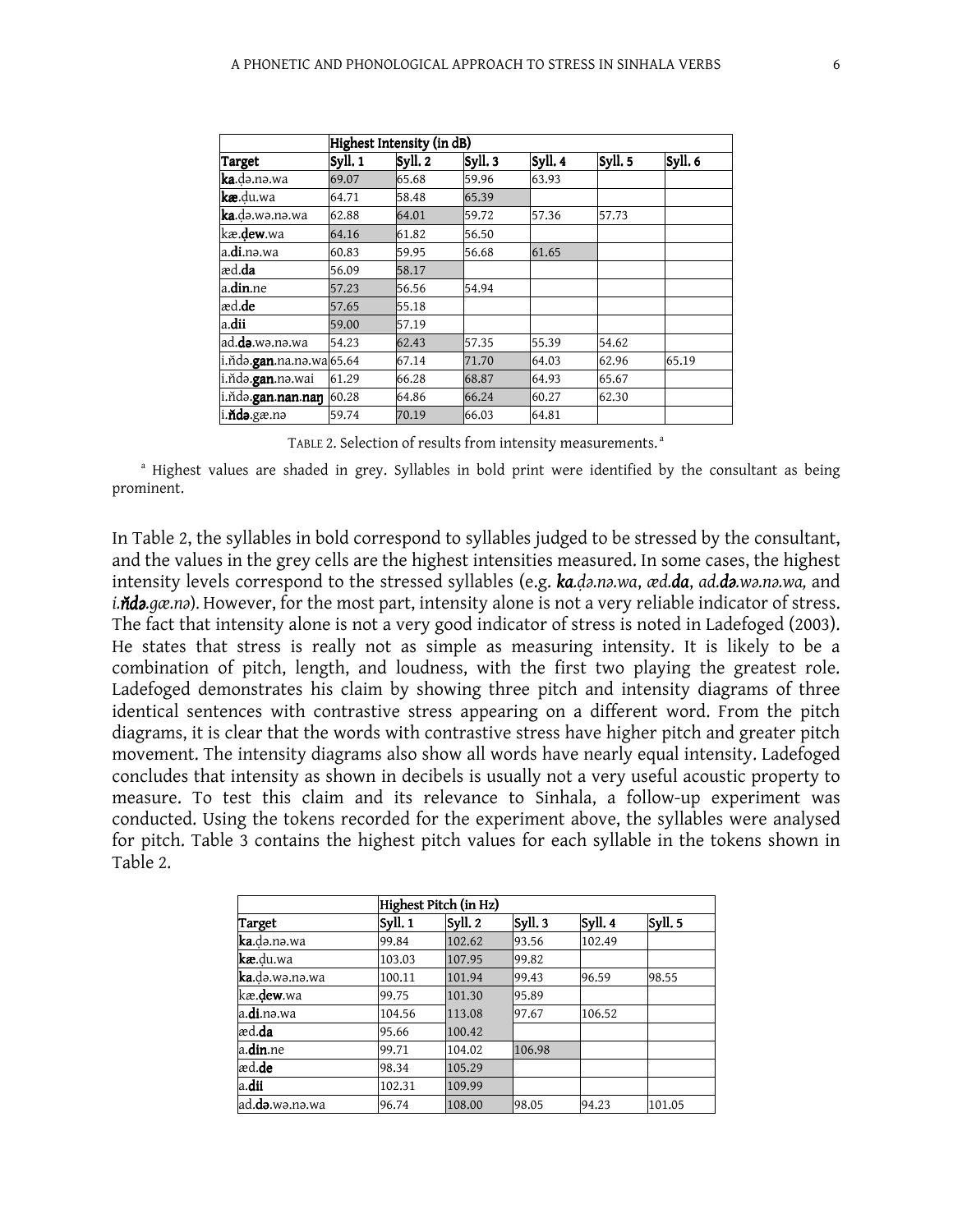|                             | Highest Pitch (in Hz) |        |        |        |        |  |  |
|-----------------------------|-----------------------|--------|--------|--------|--------|--|--|
| i.ňdə. <b>gan</b> .na.nə.wa | 114.92                | 102.18 | 106.88 | 102.21 | 97.96  |  |  |
| i.ňdə. <b>gan</b> .nə.wai   | 103.19                | 100.34 | 107.35 | 105.32 | 101.12 |  |  |
| i.ñda.gan.nan.naŋ           | 108.39                | 100.79 | 102.06 | 97.88  | 102.51 |  |  |
| i. <b>ňdə</b> .gæ.nə        | 106.44                | 109.07 | 113.13 | 113.42 |        |  |  |

| TABLE 3. Selection of results from pitch measurements. <sup>a</sup> |  |
|---------------------------------------------------------------------|--|
|---------------------------------------------------------------------|--|

<sup>a</sup> Highest values are shaded in grey. Syllables in bold print were identified by the consultant as being prominent.

Surprisingly, the highest pitch was often found on the first or second syllable of each token. However, the highest value often does not fall on the stressed syllable. Perhaps a static measurement of pitch is not an excellent method for analysing stress. Cutler (2005) suggests that syllables are perceived to be stressed if they exhibit excursion of the fundamental frequency. It follows that the syllables should be examined for the amount of pitch movement. Figure 2 shows the pitch diagram for kadawai.



FIGURE 2. Spectrogram and pitch trace of the token ka.do.wai.

It is important to note the high pitch values in the first syllable in the figure above. This is caused by extrapolation introduced by Praat. During the closure of the stop [k], there is no frequency information for the program to analyse. Still during the burst, there is no low frequency information (e.g. voicing). However, the burst itself contains a significant level of high frequency information. Therefore, the software extrapolates information between these two points creating a sharp rise. Once voicing begins for the vowel [a], the computer finds information corresponding to  $F_o$ . Again, the computer extrapolates information between the burst and the vowel creating a sharp fall. The same phenomenon can be seen with the stop [ḍ] (in the figure above). The only difference is that there is voicing information that is conflicting with the high energy burst, which keeps it from rising too sharply. Unfortunately, examining the pitch trace does not provide useful information in determining the stress ka.da.wai which was found to be on the final syllable. The first syllable, if one were to ignore the extrapolation, demonstrates a movement of 5.4 Hz. The second syllable, also ignoring the extrapolation, has a movement of 4.2 Hz. The final syllable has a movement of only 4.5 Hz. Again, pitch does not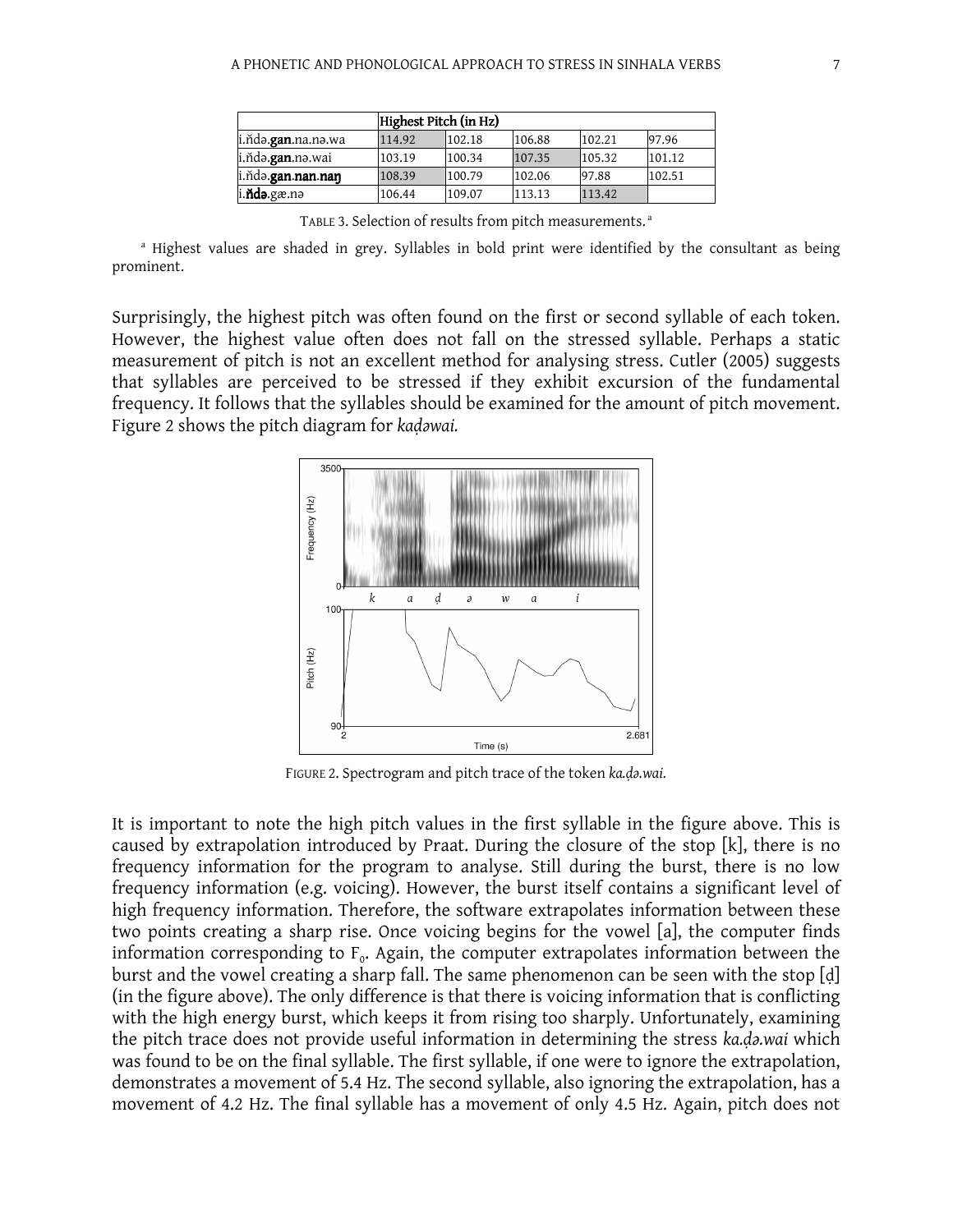immediately provide an insight to stress. The analysis of pitch will be abandoned for the remainder of this paper. The next experiment will analyse duration in hopes of finding a better correlate for stress.

2.3. EXPERIMENT II: MEASURING SYLLABLE DURATION. The previous experiment which examined intensity as a correlate for stress had mixed results. Furthermore, pitch appeared to play only a small role in realising lexical stress. Although this is contrary to results found in many previous studies, it is not necessarily conflicting information. As stated in the introduction, all languages containing stress can use any of the four correlates (and in any combination) in the realisation of stress. This section will analyse duration as a potential correlate.

|                                       |         | Duration of Syllable (in seconds) |         |         |        |         |
|---------------------------------------|---------|-----------------------------------|---------|---------|--------|---------|
| Target                                | Syll. 1 | Syll. 2                           | Syll. 3 | Syll. 4 | Syll.5 | Syll. 6 |
| i.ňdə. <b>gan</b> .nə. <b>wan</b> .ne | 0.079   | 0.224                             | 0.259   | 0.097   | 0.294  | 0.093   |
| i.ňdə.gan.na.nə.wa                    | 0.050   | 0.185                             | 0.296   | 0.110   | 0.149  | 0.167   |
| i.ňda.gan.na.wai                      | 0.047   | 0.172                             | 0.257   | 0.112   | 0.277  |         |
| i.nda.gan.nan.nan                     | 0.065   | 0.172                             | 0.289   | 0.281   | 0.260  |         |
| i.ñda.gan.nan                         | 0.043   | 0.224                             | 0.311   | 0.239   |        |         |
| i. <b>ňdə</b> .gæ.nə                  | 0.045   | 0.187                             | 0.134   | 0.142   |        |         |
| i.ňdə.ga.nii                          | 0.092   | 0.190                             | 0.177   | 0.272   |        |         |
| i.ňdə.gan.nu.we                       | 0.085   | 0.186                             | 0.306   | 0.083   | 0.145  |         |
| i.ňdə.gat.ta                          | 0.083   | 0.174                             | 0.298   | 0.193   |        |         |
| i.nda.gat.te                          | 0.112   | 0.167                             | 0.274   | 0.162   |        |         |
| ad. <b>də</b> .wə.nə.wa               | 0.162   | 0.186                             | 0.137   | 0.157   | 0.200  |         |
| æd.dew.wa                             | 0.190   | 0.365                             | 0.249   |         |        |         |
| æd.də.wan.ne                          | 0.196   | 0.204                             | 0.212   | 0.165   |        |         |
| æd.dew.we                             | 0.218   | 0.353                             | 0.215   |         |        |         |

Using the tokens collected for the first experiment, each syllable was measured for duration. The measurements for selected tokens are provided in Table 4.

TABLE 4. Measurements of duration for selected tokens.<sup>a</sup>

<sup>a</sup> Highest values are shaded in grey. Syllables in bold print were identified by the consultant as being prominent.

It should be noted that the stressed syllables are mainly heavy syllables (i.e. those with codas, long vowels, or diphthongs). It follows that syllables with more segments will have longer durations. However, a few measurements seem problematic. Firstly, many of the syllables that occur in utterance-final position appear slightly longer than other syllables (e.g. i.ñda.gan.na.na.wa, i.ñda.gat.ta, æd.dew.wa, and æd.dew.we). This lengthening appears to be an utterance-final phenomenon. Upon closer inspection, the duration of utterance-final CV syllables appear to be 1.2 times the length of word-medial CV syllables. If one were to take the duration of the final syllable in ad.da.wa.na.wa and divide it by 1.2 to compensate for lengthening, it will have a value of 167 ms. This will then result in the second syllable being the longest and therefore corresponding to the syllable judged to be stressed.

|                                       |         | Duration of Syllable (in seconds) |       |       |       |       |  |  |  |
|---------------------------------------|---------|-----------------------------------|-------|-------|-------|-------|--|--|--|
| Target                                | Svll. 1 | Svll. 6                           |       |       |       |       |  |  |  |
| i.ňdə. <b>gan</b> .nə. <b>wan</b> .ne | 0.079   | 0.224                             | 0.259 | 0.097 | 0.294 | 0.093 |  |  |  |
| i.ňdə. <b>gan</b> .na.nə.wa           | 0.050   | 0.185                             | 0.296 | 0.110 | 0.149 | 0.139 |  |  |  |
| i.ňdə. <b>gan</b> .nə. <b>wai</b>     | 0.047   | 0.172                             | 0.257 | 0.112 | 0.231 |       |  |  |  |
| i.ňdə. <b>gan.nan.naŋ</b>             | 0.065   | 0.172                             | 0.289 | 0.281 | 0.217 |       |  |  |  |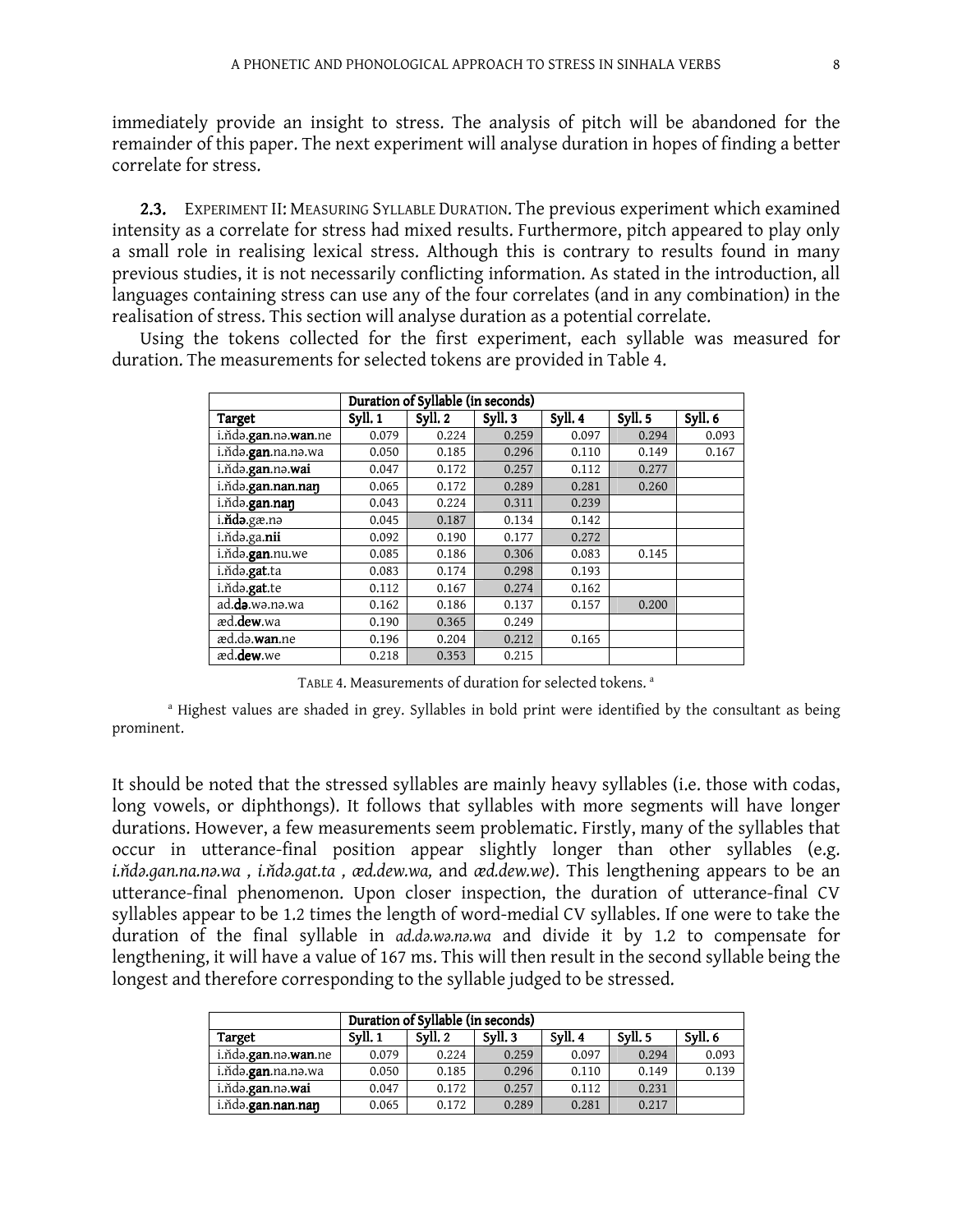|                         | Duration of Syllable (in seconds) |       |       |       |       |  |  |  |
|-------------------------|-----------------------------------|-------|-------|-------|-------|--|--|--|
| i.ñda.gan.nan           | 0.043                             | 0.224 | 0.311 | 0.199 |       |  |  |  |
| $i$ .ñdə.gæ.nə          | 0.045                             | 0.187 | 0.134 | 0.142 |       |  |  |  |
| i.ñdə.ga.nii            | 0.092                             | 0.190 | 0.177 | 0.227 |       |  |  |  |
| i.ñda.gan.nu.we         | 0.085                             | 0.186 | 0.306 | 0.083 | 0.145 |  |  |  |
| i.ňda.gat.ta            | 0.083                             | 0.174 | 0.298 | 0.161 |       |  |  |  |
| i.ňda.gat.te            | 0.112                             | 0.167 | 0.274 | 0.135 |       |  |  |  |
| ad. <b>də</b> .wə.nə.wa | 0.162                             | 0.186 | 0.137 | 0.157 | 0.167 |  |  |  |
| æd.dew.wa               | 0.190                             | 0.365 | 0.208 |       |       |  |  |  |
| æd.də. <b>wan</b> .ne   | 0.196                             | 0.204 | 0.212 | 0.138 |       |  |  |  |
| æd. <b>dew</b> .we      | 0.218                             | 0.353 | 0.215 |       |       |  |  |  |

TABLE 5. Tokens from Table 4 with modified utterance-final syllable measurements.<sup>a</sup>

<sup>a</sup> Highest values are shaded in grey. Syllables in bold print were identified by the consultant as being prominent.

A second issue to consider is that a few heavy syllables are significantly longer than others; yet, shorter syllables are still judged to be stressed. This problem can be seen by examining the values for indagannan. The duration of the final syllable (199 ms) is shorter than the duration of the second syllable (224 ms); yet, the final syllable is judged to be stressed. The last issue to examine is the relative closeness of some values. In the token  $\alpha d.d.\omega.\omega n.n.e.$  the peninitial and penultimate syllables only differ by 8 ms, and the initial and penultimate syllables by 16 ms. Why should such a small amount of time make such a huge difference in determining stress? Based on impressionistic analysis, the penultimate syllable seems to have a higher degree of stress than the peninitial syllable, and the first syllable does not seem to be stressed. This leads to the next experiment which derives a complex calculation involving intensity and duration in order to achieve a better characterisation of stress.

2.4. EXPERIMENT III: PRELIMINARY CALCULATIONS BASED ON INTENSITY AND DURATION. So far in this paper, it has been shown that intensity alone is not a reliable correlate of stress. Also, it has been demonstrated that measuring the highest pitch per syllable or interpreting pitch movement is not profitable. The last experiment has shown that greater duration is a good indicator of a stressed syllable. However, there are still a few issues that needed resolving. This section will combine intensity and duration measurements in order to devise a better measurement for stress.

Before proceeding forward, it should be pointed out that there have been studies conducted which attempted to link duration and intensity as physical correlates of stress. One such study is that of Fry (1955). In his study, Fry chose a group of English words in which a change of lexical category is commonly associated with a shift of stress from one syllable to another (e.g. initial stress on the noun 'object' and final stress on the verb 'object'). Using spectrography, he measured the duration of all segments and the highest intensity achieved within the vowels for each target word. Since his target words were all two-syllable words, he was able to derive clean ratios which show that both duration and intensity are cues the judgement of stress. Furthermore, it was shown that vowels demonstrate the major differences in duration and intensity with a shift of stress. In the second part of his study, he manipulated vowel length and intensity levels for the target words. He then asked native English speakers to judge which syllable appeared to be stressed. The results show that duration was a more effective cue than intensity. In Section 2.2 and 2.3 of this paper, it was demonstrated that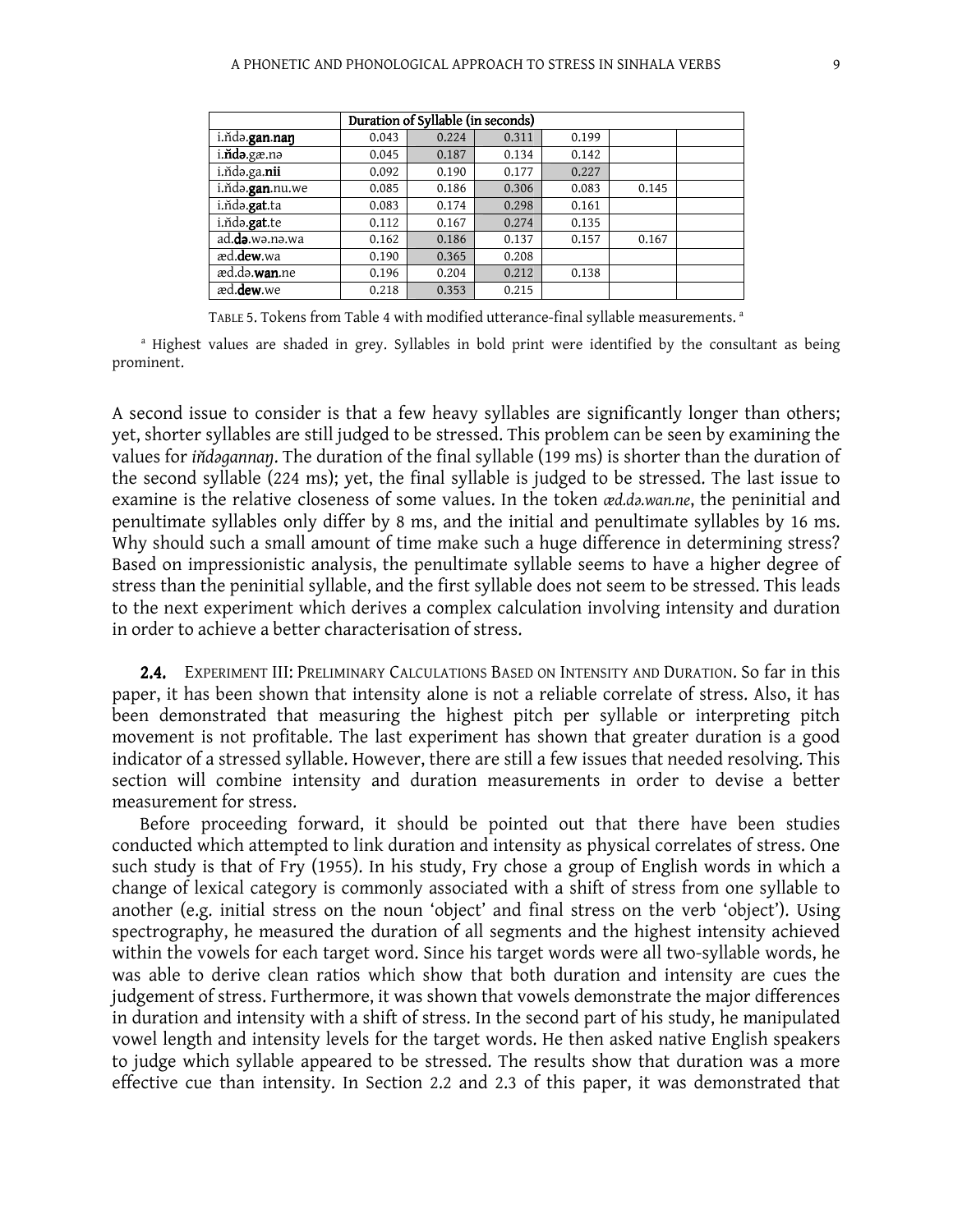duration of the syllable was more closely correlated with stress than intensity. Thus, the findings here correspond with those of Fry's.

However, since the correlations of the duration and intensity with stress were not precise, it is worth pursuing some method of integrating the two cues in order create a better fit. The formula derived for this experiment is based on two hypothetical situations. In the first hypothetical situation where all the syllables of a word have exactly the same intensity levels, one would expect that the syllable with the longest duration is the stressed syllable. This is simply an alternate way of stating that heavy syllables are stressed, which was shown in the previous section. In the second hypothetical situation, if all syllables of a word were exactly the same length (e.g. CV.CV.CV.CV), then one would expect the syllable with greatest intensity level to be the stressed syllable. This is based on observations from the first experiment. Using these hypothetical situations, a simple formula used in the evaluation of stress can be derived simply by multiplying the intensity of a syllable by its duration, hence  $s = xi$  where s is the result in units of decibel seconds (dB×s), x the duration in seconds, and i the intensity in decibels. For example, let us assume to have a two syllable word. The first syllable has a duration of  $x_1$  and intensity value  $i_1$ , whereas the second syllable has a duration of  $x_2$  and intensity value  $i_z$ . We can compare the two syllables as follows:  $x_i i_1$  ?  $x_2 i_2$ . If we take the first hypothetical situation and assume the intensities to be equal,  $i_1$  and  $i_2$  can be replaced with a single value, i, which falls out of the equation. This means the syllable with the greater duration will have a higher overall value and is realised as the stressed syllable. The same line of reasoning applies to the second hypothetical situation. The equation is essentially taking the area of a rectangular region of an intensity diagram. Therefore, the aim of this equation is to approximate the area under the intensity curve for each syllable. A straightforward method of approximating the area of the curve for a syllable is to simply use the highest intensity value and multiply it by its duration. However, using this method will result in excessively calculating area outside of the curve. This overestimation is shown in black in Figure 3(a). An alternative to this method is to multiply the average intensity value by its duration. This method, shown in Figure 3(b), calculates less area outside the curve. It is difficult to estimate which of these methods will produce better results, since this highly depends on the shape of each curve. Some curves are flatter and will have a lesser degree of overestimation using either of these techniques, whereas sharper curves will result in a higher degree of overestimation. This stage of the investigation will use the average intensity in the calculation of the energy of the syllable.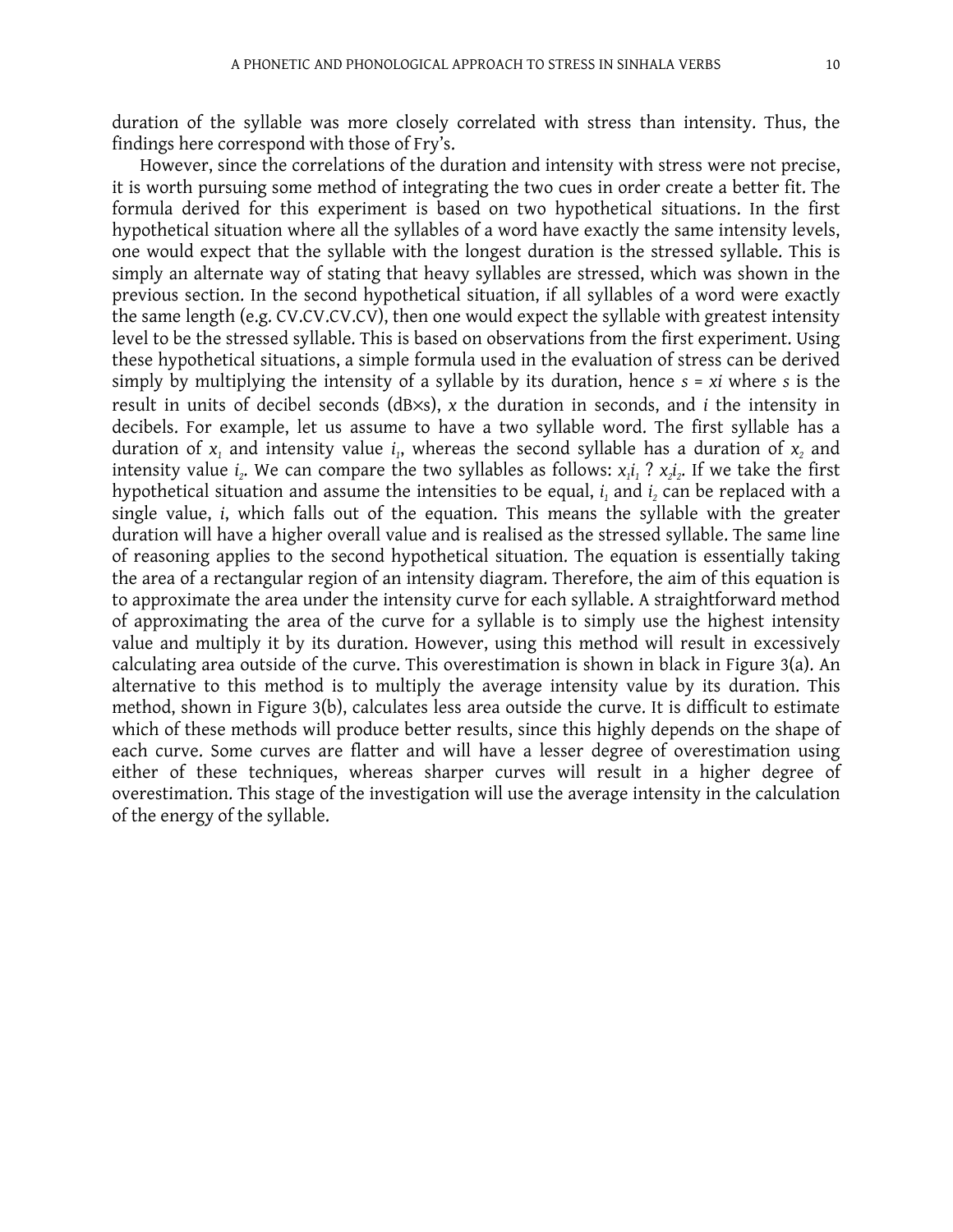

FIGURE 3. Simple methods for estimating the area under the intensity curve.<sup>a</sup>

<sup>a</sup> In (a) the highest intensity is used to define the upper boundary of each syllable. In (b) the average intensity is used to define the upper boundary. The black regions indicate the area outside of the curve that is included in the estimations.

For each syllable, the highest and lowest intensity values were recorded and then averaged. The average intensity was then multiplied by the duration of the syllable yielding a dB×sec value. This is reported below for selected conjugations of the verb indaganna 'to sit'.

|                             | Syllable (Average Intensity - Duration) |         |         |         |         |         |
|-----------------------------|-----------------------------------------|---------|---------|---------|---------|---------|
| Target                      | Svll. 1                                 | Syll. 2 | Syll. 3 | Syll. 4 | Syll. 5 | Syll. 6 |
| i.ňdə.gan.nə.wan.ne         | 4.88                                    | 13.84   | 16.21   | 6.14    | 18.09   | 5.40    |
| i.ňdə. <b>gan</b> .na.nə.wa | 3.01                                    | 11.18   | 18.81   | 6.57    | 8.80    | 9.66    |
| i.ňdə.gan.nə.wai            | 2.67                                    | 9.85    | 15.92   | 6.79    | 16.54   |         |
| i.ňdə.gan.nan.nan           | 3.72                                    | 10.22   | 17.45   | 15.79   | 14.08   |         |
| i.ñdə.gan.nan               | 2.47                                    | 13.00   | 18.13   | 13.38   |         |         |
| i. <b>ňdə</b> .gæ.nə        | 2.71                                    | 11.38   | 8.30    | 8.77    |         |         |
| i.ňdə.ga. <b>nii</b>        | 5.59                                    | 10.94   | 10.63   | 14.99   |         |         |
| i.ňda.gan.nu.we             | 4.86                                    | 10.84   | 17.28   | 4.69    | 8.41    |         |
| i.ňdə.gat.ta                | 5.06                                    | 10.51   | 14.87   | 9.38    |         |         |
| i.ňda.gat.te                | 6.95                                    | 10.30   | 15.24   | 8.31    |         |         |
| æd. <b>da</b>               | 11.88                                   | 17.14   |         |         |         |         |
| æd. <b>de</b>               | 12.98                                   | 14.35   |         |         |         |         |
| ad.də.wə.nə.wa              | 9.11                                    | 10.51   | 7.79    | 8.68    | 9.14    |         |
| æd. <b>dew</b> .wa          | 10.89                                   | 21.09   | 15.29   |         |         |         |
| æd.də. <b>wan</b> .ne       | 11.37                                   | 11.88   | 13.98   | 10.00   |         |         |
| æd. <b>dew</b> .we          | 12.67                                   | 20.39   | 13.77   |         |         |         |
| æd.də. <b>wan.naŋ</b>       | 10.70                                   | 13.95   | 17.06   | 17.45   |         |         |
| æd.də. <b>wai</b>           | 10.34                                   | 12.84   | 14.95   |         |         |         |

TABLE 6. dB×sec values for each syllable in selected conjugations of **iňdaganna** and **adinna.** <sup>a</sup>

<sup>a</sup> Highest values are shaded in grey. Syllables in bold print were identified by the consultant as being prominent.

Using the measuring technique suggested above, the correlation to stressed syllables is slightly stronger. This is demonstrated by the comparing the values for indagannan in Table 6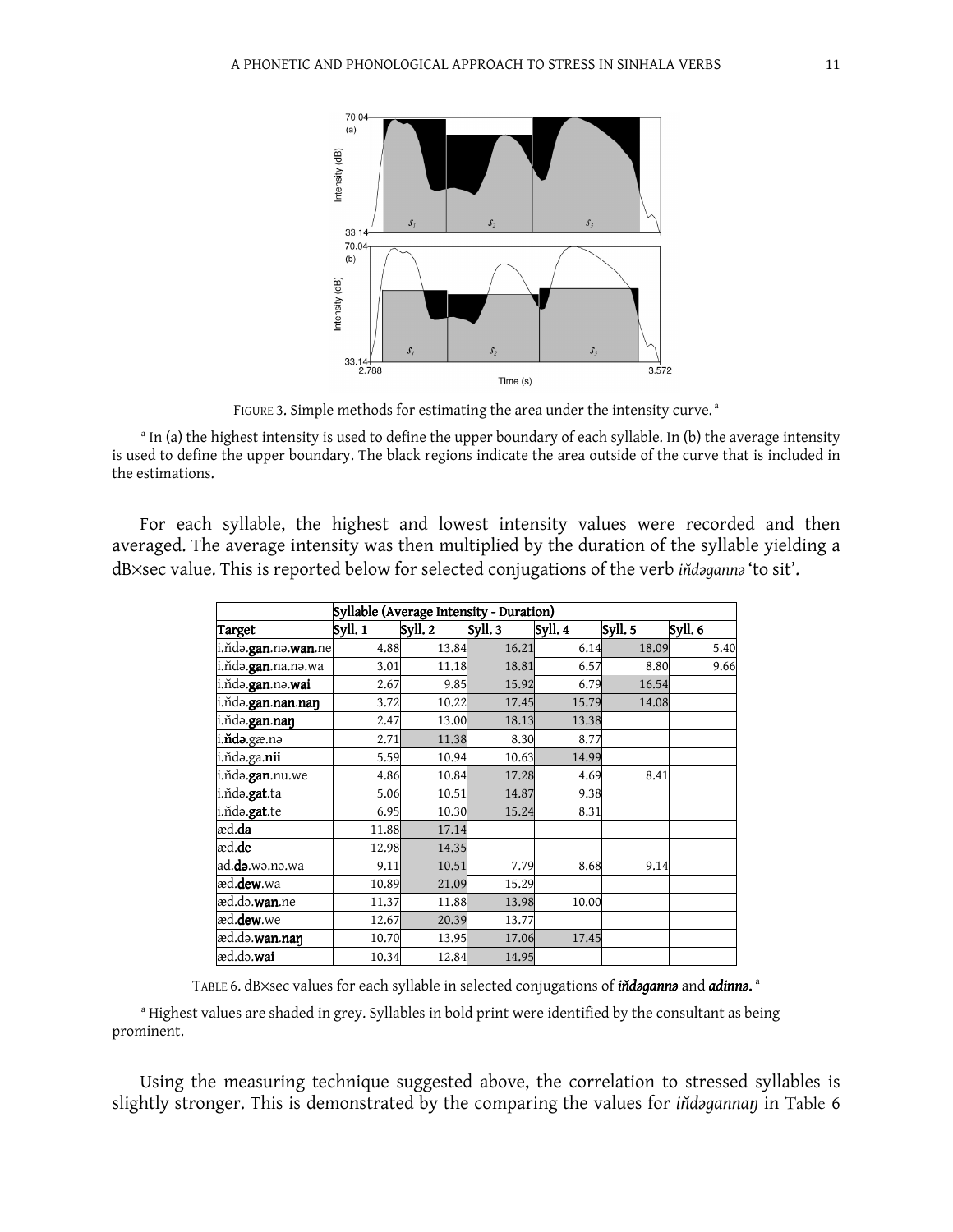with those in Table 5. Based on the result of this experiment, one might be able to get an even better fit by precisely measuring the area under the intensity curve for each syllable. The next experiment will do exactly that.

2.5. EXPERIMENT IV: CALCULATIONS BASED ON INTENSITY AND DURATION. The previous experiment derived a simple equation using both intensity and duration, in order to predict stress. The equation is basically an approximation of the area bounded by the intensity curve for a syllable. Syllables having a high dB×sec value corresponded with stressed syllables. The first part of this final experiment will precisely measure the intensity×time value for each syllable. The results will be compared to native speaker's intuition.

The method of measuring the area bounded by the intensity curve presented in an intensity diagram is to sample the intensity value at small, but regular, intervals. Hence, one is taking what appears to be a continuous curve and sampling the value at regular intervals throughout the syllable. This results in a set of discrete measurements. This is the basis of discrete theory, which is used in the digital reproduction of analogue signals. The measurements can be used to recreate the original curve by extrapolating information between two measurements. Hence, smaller intervals will result in a better representation of the original curve. To perform such measurements for this experiment, an acoustic analysis program developed for Matthew Gordon's research project on the perception of stress was used. Before conducting any measurements, some information regarding the analysis program is provided.

The acoustic analysis program used for this experiment was initially designed to model the perception of acoustic signals. The program takes standard RIFF .wav files of any sampling rate and creates spectra using 11 ms windows and performing a Fast Fourier Transform on each window. This is the initial process of creating a spectrogram. Each spectrum contains the values corresponding to the intensity of 128 frequency bins (i.e. each spectrum has 128 data points). The width of each bin is one-half the sampling rate (i.e. Nyquist frequency) divided by 128 (in this case, approximately 128 Hz). The values for each bin undergo a series of transformations based on psycho-acoustic research (e.g. attenuation of frequencies based on outer and inner ear properties, refractory effects, and frequency attenuation based on the intensity of neighbouring frequencies). After these transformations, the values from each spectrum are summed up resulting in a perceptual value. However, for this experiment, all of the psycho-acoustic models have been disabled, leaving the program to simply add the acoustic intensity values from each spectrum. Figure 4 demonstrates the summation process.



FIGURE 4. Demonstrating the summation process.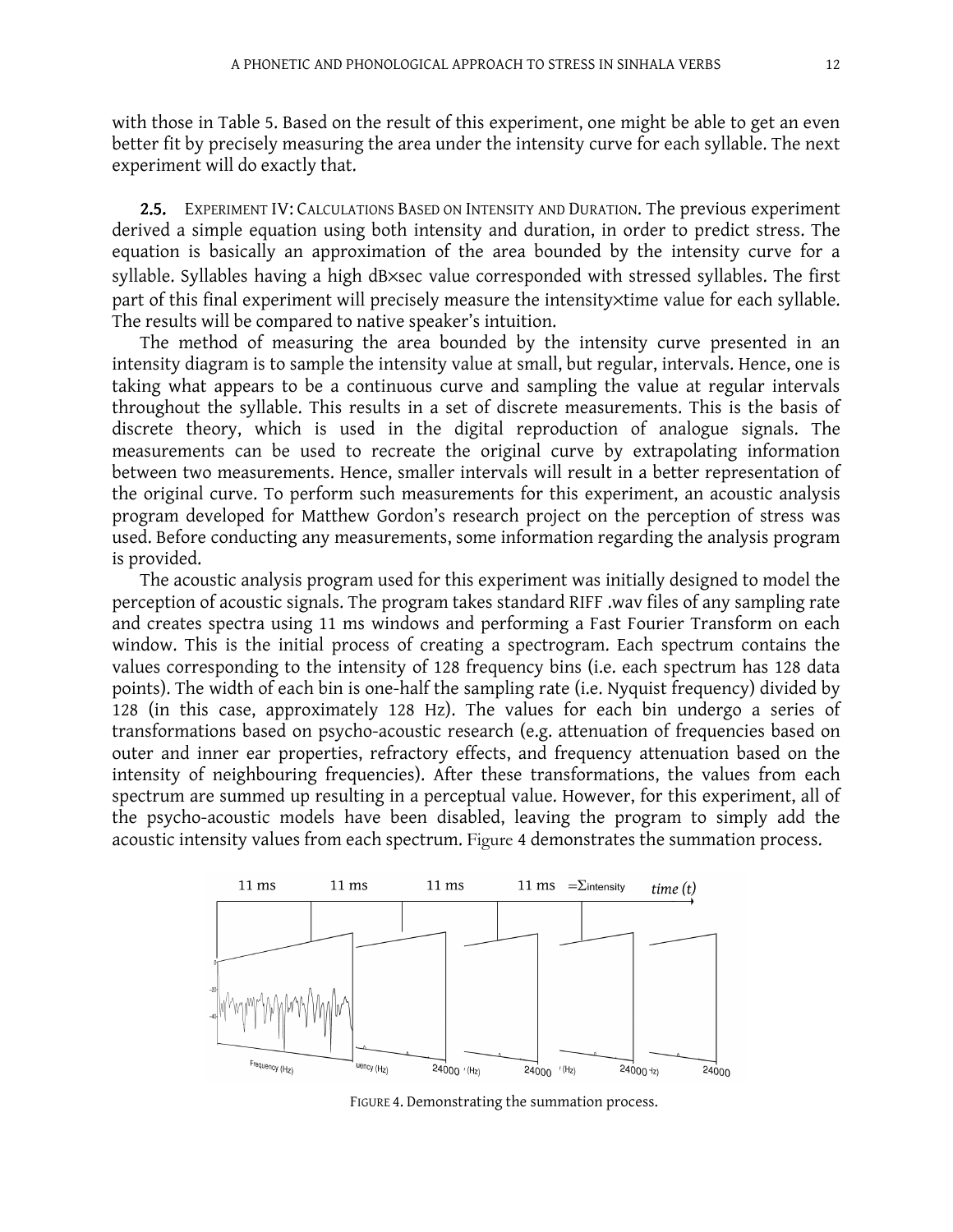As the figure above suggests, the program moves along an audio file, in 11 ms steps, summing up the intensities. The results produced by the program are extremely large. Each spectrum provides 128 data intensity points and each syllable has a number of spectra between 4 and 30. Therefore, the results provided in this section will be linearly scaled in order to make it easier to compare values. Furthermore, since utterance-final lengthening has been regularly observed, syllables occurring utterance-finally will be scaled down to 83.3% (i.e. 1÷1.2, see Section 2.3) to compensate for lengthening.

It is important to emphasise that the values presented in this section should be interpreted relatively to each other. A syllable with an intensity-duration value of 17 is considered to have a higher degree of prominent than a syllable with a value of 10. At this stage of analysis, it is unclear how much difference is necessary in order for one syllable to be judged more stressed than the other.<sup>2</sup> The data provided below will be presented in three sub-sections: (1) analysis of open syllables, (2) analysis of closed syllables, and (3) analysis of syllables with long vowels. First, CV syllables will be analysed. Below are selected tokens composed of CV syllables.

|                     | Intensity-Duration Value (Syllable) |         |        |         |         |         |         |  |  |  |  |
|---------------------|-------------------------------------|---------|--------|---------|---------|---------|---------|--|--|--|--|
| Target              | Syll. 1                             | Syll. 2 | Syll.3 | Syll. 4 | Syll. 5 | Syll. 6 | Syll. 7 |  |  |  |  |
| i.ňdə.gæ.nə         | 5.13                                | 12.82   | 10.85  | 6.36    |         |         |         |  |  |  |  |
| ka.də.nə.wa         | 12.81                               | 8.26    | 11.15  | 8.76    |         |         |         |  |  |  |  |
| kæ.du.we            | 12.27                               | 11.65   | 8.32   |         |         |         |         |  |  |  |  |
| ka.da.wa.na.wa      | 13.08                               | 8.10    | 8.10   | 9.14    | 9.06    |         |         |  |  |  |  |
| pe.nu.na            | 15.24                               | 12.89   | 14.82  |         |         |         |         |  |  |  |  |
| pe.nu.ne            | 15.24                               | 12.89   | 14.81  |         |         |         |         |  |  |  |  |
| a. <b>di</b> .nə.wa | 11.25                               | 12.03   | 9.51   | 15.14   |         |         |         |  |  |  |  |

TABLE 7. Analysis of tokens with only open syllables.<sup>a</sup>

<sup>a</sup> Grey shading indicates syllables with the highest intensity value. Syllables in bold print were identified by the consultant as being prominent.

From the data presented in Table 7, it appears that prominence predominately occurs wordinitially, with the exception of indagæna and adinawa. The difference between these two tokens and the others in the table is that their initial syllable does not contain an onset. It is possible that a word-initial syllable without an onset does not receive stress. The stress shifts over to the next syllable with an onset. This analysis can be supported by examining tokens that begin with a vowel as seen below.

l

<sup>&</sup>lt;sup>2</sup> Further experimentation is needed to fully answer this question. When verifying the results of this experiment with native speaker intuition, sometimes a difference of 1.6 between the intensity-duration values of two syllables was sufficient for the consultant to indicate which syllable is stressed (see æd.da in Table 8). Also, there appeared to be a bias of selecting heavy syllables. Considering the token i.nda.gan.na.wan.ne in TABLE 9, there is a 5.38 difference between the second and fourth syllables and a 6.79 difference between the second and last syllables. Since there are two other syllables with even higher values, the consultant readily identified the heavy syllables as being stressed.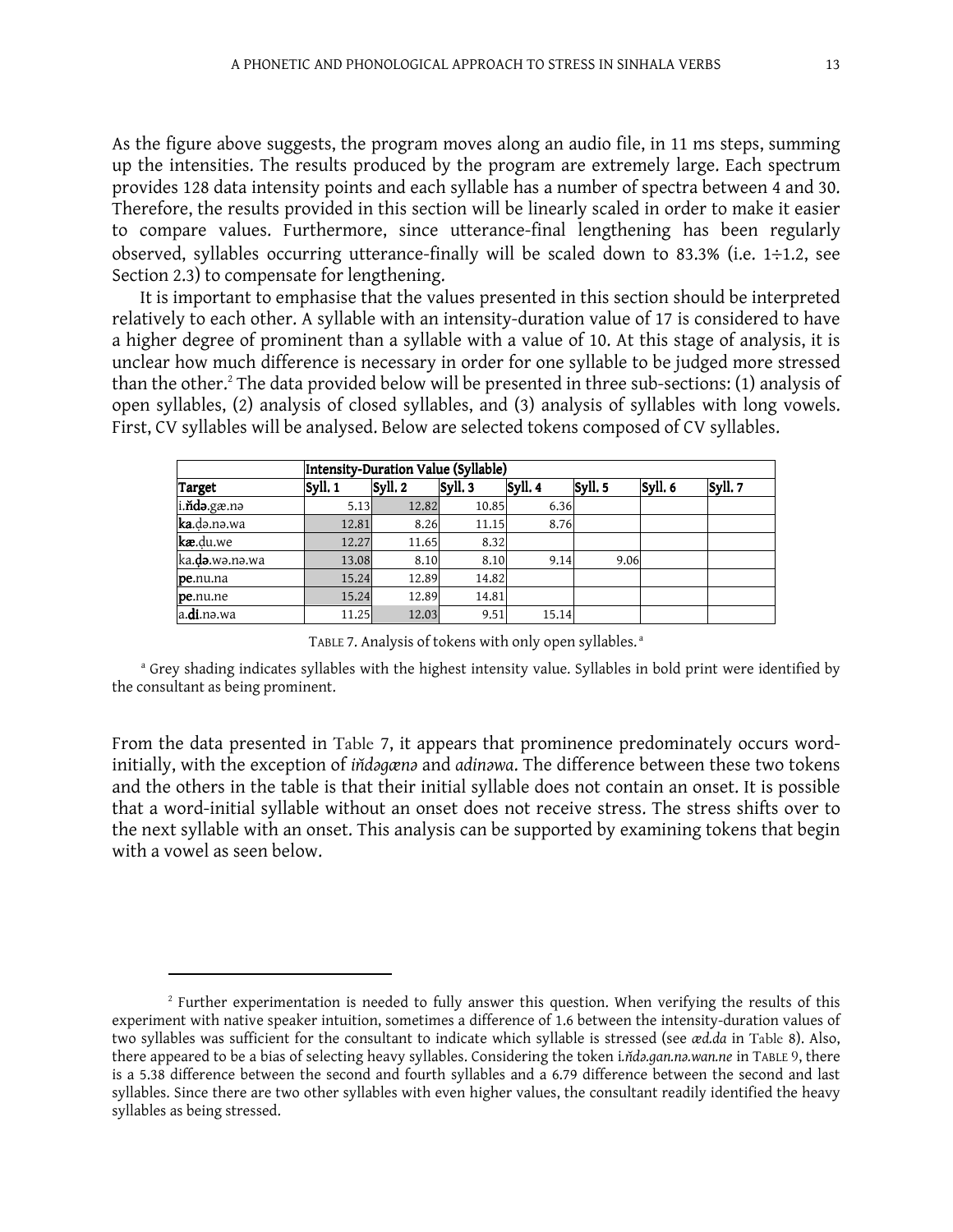|                    |         | Intensity-Duration Value (Syllable) |        |         |         |         |         |  |  |  |
|--------------------|---------|-------------------------------------|--------|---------|---------|---------|---------|--|--|--|
| Target             | Syll. 1 | Syll. 2                             | Syll.3 | Syll. 4 | Syll. 5 | Syll. 6 | Syll. 7 |  |  |  |
| æd.da              | 14.57   | 16.12                               |        |         |         |         |         |  |  |  |
| æd.de              | 15.17   | 17.64                               |        |         |         |         |         |  |  |  |
| ad.da.wa.na.wa     | 13.43   | 12.16                               | 8.55   | 8.49    | 7.70    |         |         |  |  |  |
| ad.da.wan.ne       | 12.48   | 14.12                               | 16.88  | 12.15   |         |         |         |  |  |  |
| ad.da.wan.nan      | 12.92   | 15.68                               | 20.70  | 18.03   |         |         |         |  |  |  |
| ad.da.wai          | 12.78   | 13.07                               | 15.06  |         |         |         |         |  |  |  |
| i.ňdə.ga.nii       | 6.00    | 11.81                               | 11.56  | 15.51   |         |         |         |  |  |  |
| i.ňda.gan.na.na.wa | 6.24    | 13.10                               | 19.57  | 10.99   | 10.49   | 9.62    |         |  |  |  |

TABLE 8. Analysis of words beginning with a vowel.<sup>a</sup>

<sup>a</sup> The grey shading indicates the higher of the two values occurring in the first two syllables. Syllables in bold print were identified by the consultant as being prominent.

When comparing only the first two syllables of the tokens in Table 8, the second syllables show slightly higher values than the first ones, with the exception of addawanawa. Furthermore, the first CV syllable, granted if only a V or VC syllable precedes it, typically has a higher intensity value when compared to other CV syllables within the same word (e.g. addawanne). It can be generalised that the first syllable containing an onset will have some degree of stress.

The next two syllable types, closed syllables and those containing long vowels, are relatively straight-forward. Table 9 and Table 10 present tokens of these types along with their intensity values.

|                                       |         | Intensity-Duration Value (Syllable) |         |        |         |         |         |  |
|---------------------------------------|---------|-------------------------------------|---------|--------|---------|---------|---------|--|
| Target                                | Syll. 1 | Syll. 2                             | Syll. 3 | Syll.4 | Syll. 5 | Syll. 6 | Syll. 7 |  |
| i.ňdə. <b>gan</b> .nə. <b>wan</b> .ne | 1.78    | 14.42                               | 18.39   | 9.04   | 18.20   | 7.63    |         |  |
| i. <b>ňdə.gan.</b> na.nə.wa           | 6.24    | 13.10                               | 19.57   | 10.99  | 10.49   | 9.62    |         |  |
| i.ňdə.gan.nan.naŋ                     | 8.98    | 10.87                               | 17.71   | 15.16  | 13.68   |         |         |  |
| i.ňdə. <b>gan</b> .nu.we              | 4.35    | 12.64                               | 18.46   | 6.61   | 10.13   |         |         |  |
| i.ňda.gat.ta                          | 4.55    | 11.94                               | 18.84   | 11.50  |         |         |         |  |
| i.ňda.gat.te                          | 6.42    | 12.48                               | 18.09   | 9.18   |         |         |         |  |
| kæ.dew.wa                             | 10.28   | 19.66                               | 12.57   |        |         |         |         |  |
| kæ.dew.we                             | 11.16   | 19.55                               | 10.24   |        |         |         |         |  |
| ka.də.wan.nan                         | 11.20   | 7.04                                | 18.23   | 15.00  |         |         |         |  |
| <b>sud.</b> də.kə.rə.nə.wa            | 17.83   | 10.34                               | 14.29   | 10.09  | 12.82   | 12.63   |         |  |
| <b>sud.</b> də.ke.ruw.wa              | 14.95   | 10.11                               | 15.66   | 19.08  | 11.36   |         |         |  |
| sud.də.kə. <b>ran</b> .ne             | 16.92   | 8.83                                | 12.72   | 18.98  | 13.70   |         |         |  |
| sud.da.ka.ran.nan                     | 16.38   | 11.10                               | 11.74   | 16.93  | 15.26   |         |         |  |
| sud.də.kə.rə.wə.nə.wa                 | 17.82   | 9.36                                | 12.19   | 10.81  | 10.10   | 9.99    | 13.97   |  |
| pen.nan.nan                           | 18.85   | 22.22                               | 18.30   |        |         |         |         |  |
| a.din.nan                             | 7.39    | 17.36                               | 15.68   |        |         |         |         |  |
| ad.də.wan.nan                         | 12.92   | 15.68                               | 20.70   | 18.03  |         |         |         |  |

TABLE 9. Analysis of closed syllables.<sup>a</sup>

<sup>a</sup> Grey shading indicates closed syllables. Syllables in bold print were identified by the consultant as being prominent.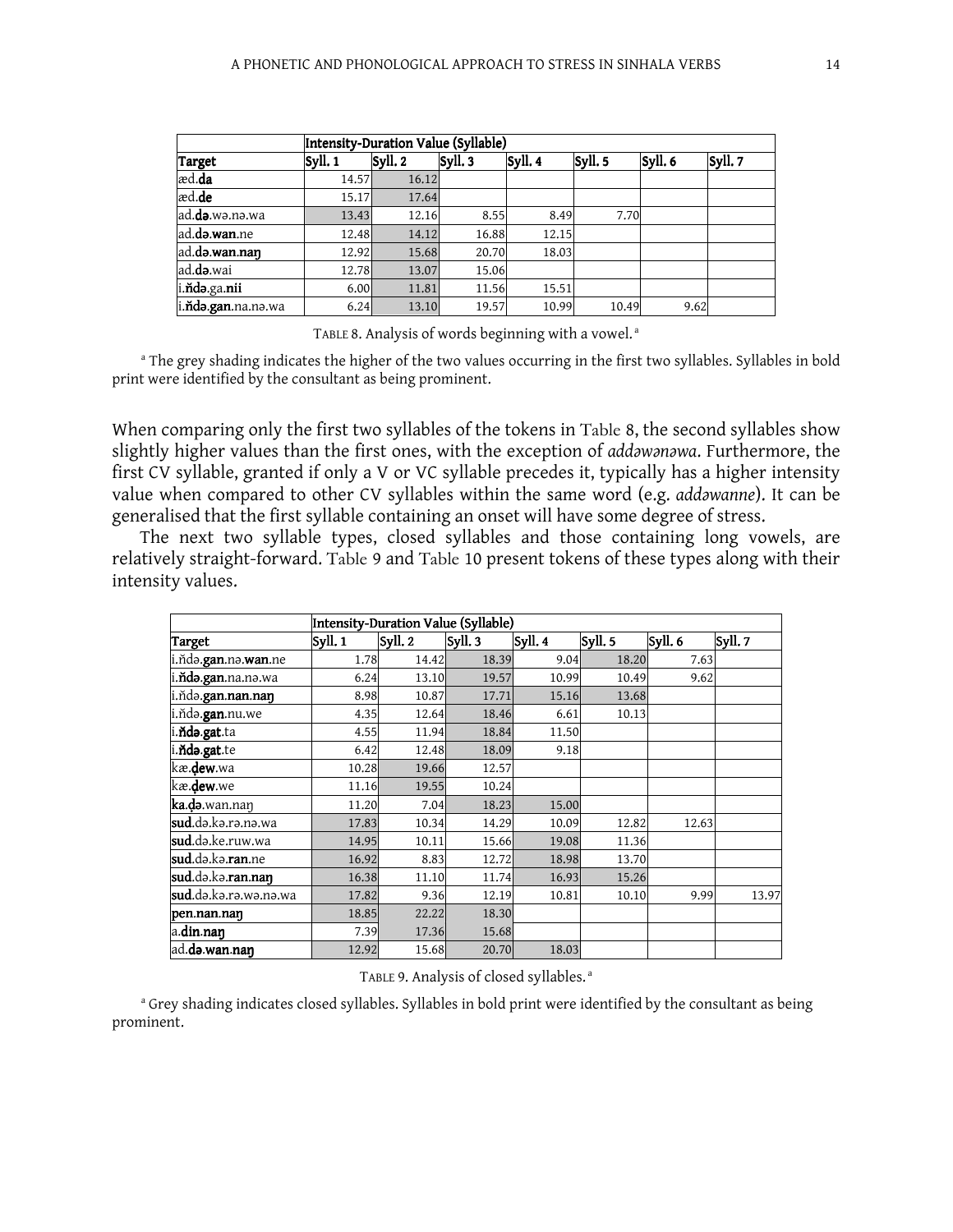| Intensity-Duration Value (Syllable) |         |         |         |         |         |         |         |
|-------------------------------------|---------|---------|---------|---------|---------|---------|---------|
| <b>Target</b>                       | Syll. 1 | Syll. 2 | Syll. 3 | Syll. 4 | Syll. 5 | Syll. 6 | Syll. 7 |
| i.ňdə.gan.nə.wai                    | 6.11    | 14.22   | 16.51   | 9.53    | 17.43   |         |         |
| i.ňdə.ga.nii                        | 6.00    | 11.81   | 11.56   | 15.51   |         |         |         |
| ka. <b>dai</b>                      | 11.08   | 19.98   |         |         |         |         |         |
| <b>ka</b> .də.wai                   | 10.91   | 10.24   | 20.06   |         |         |         |         |
| sud.da.ka.rai                       | 14.78   | 11.29   | 12.04   | 18.72   |         |         |         |
| sud.da.ka.ra.wai                    | 14.30   | 8.52    | 10.49   | 10.65   | 16.58   |         |         |
| pee.na.wa                           | 26.83   | 10.95   | 11.12   |         |         |         |         |
| peen.ne                             | 35.31   | 13.43   |         |         |         |         |         |
| pe.nei                              | 14.09   | 22.96   |         |         |         |         |         |
| a.dii                               | 9.17    | 19.25   |         |         |         |         |         |
| ad.da.wai                           | 12.78   | 13.07   | 15.06   |         |         |         |         |

Table 10. Analysis of syllables with long vowels.<sup>a</sup>

<sup>a</sup> Grey shading indicates syllables with long vowels or diphthongs. Syllables in bold print were identified by the consultant as being prominent.

In Table 9, closed syllables consistently had the highest intensity-duration values, while in Table 10, syllables with long vowels or diphthongs had the highest values. Table 11 compares the values gathered in this experiment with native speaker judgement. The number of grey cells in each row corresponds to the number of prominent syllables indicated by the consultant.

|                                   | Intensity Value (Syllable) |         |         |         |         |         |         |
|-----------------------------------|----------------------------|---------|---------|---------|---------|---------|---------|
| <b>Target</b>                     | Syll. 1                    | Syll. 2 | Syll. 3 | Syll. 4 | Syll. 5 | Syll. 6 | Syll. 7 |
| i.ňdə.gan.nə.wan.ne               | 1.78                       | 14.42   | 18.39   | 9.04    | 18.20   | 7.63    |         |
| i. <b>ňdə.gan.</b> na.nə.wa       | 6.24                       | 13.10   | 19.57   | 10.99   | 10.49   | 9.62    |         |
| i.ňdə. <b>gan</b> .nə. <b>wai</b> | 6.11                       | 14.22   | 16.51   | 9.53    | 17.43   |         |         |
| i.ňdə.gan.nan.nan                 | 8.98                       | 10.87   | 17.71   | 15.16   | 13.68   |         |         |
| i.ňda.gan.naŋ                     | 3.97                       | 14.32   | 19.27   | 12.20   |         |         |         |
| i. <b>ňda</b> .gæ.na              | 5.13                       | 12.82   | 10.85   | 6.36    |         |         |         |
| i. <b>ňdə</b> .ga.nii             | 6.00                       | 11.81   | 11.56   | 15.51   |         |         |         |
| i.ňdə. <b>gan</b> .nu.we          | 4.35                       | 12.64   | 18.46   | 6.61    | 10.13   |         |         |
| i.nda.gat.ta                      | 4.55                       | 11.94   | 18.84   | 11.50   |         |         |         |
| i.nda.gat.te                      | 6.42                       | 12.48   | 18.09   | 9.18    |         |         |         |
| <b>ka</b> .ḍə.nə.wa               | 12.81                      | 8.26    | 11.15   | 8.76    |         |         |         |
| <b>kæ</b> .duw.wa                 | 14.49                      | 14.07   | 10.31   |         |         |         |         |
| <b>ka</b> .dan.ne                 | 14.19                      | 19.07   | 10.90   |         |         |         |         |
| <b>kæ</b> .du.we                  | 12.27                      | 11.65   | 8.32    |         |         |         |         |
| ka.dan.nan                        | 10.26                      | 16.12   | 13.28   |         |         |         |         |
| ka.dai                            | 11.08                      | 19.98   |         |         |         |         |         |
| ka. <b>də</b> .wə.nə.wa           | 13.08                      | 8.10    | 8.10    | 9.14    | 9.06    |         |         |
| kæ. <b>dew</b> .wa                | 10.28                      | 19.66   | 12.57   |         |         |         |         |
| kæ. <b>dew</b> .we                | 11.16                      | 19.55   | 10.24   |         |         |         |         |
| ka.də.wan.nan                     | 11.20                      | 7.04    | 18.23   | 15.00   |         |         |         |
| <b>ka</b> .də.wai                 | 10.91                      | 10.24   | 20.06   |         |         |         |         |
| pee.na.wa                         | 26.83                      | 10.95   | 11.12   |         |         |         |         |
| peen.ne                           | 35.31                      | 13.43   |         |         |         |         |         |
| pe.nu.ne                          | 15.24                      | 12.89   | 17.78   |         |         |         |         |
| pe.nei                            | 14.09                      | 22.96   |         |         |         |         |         |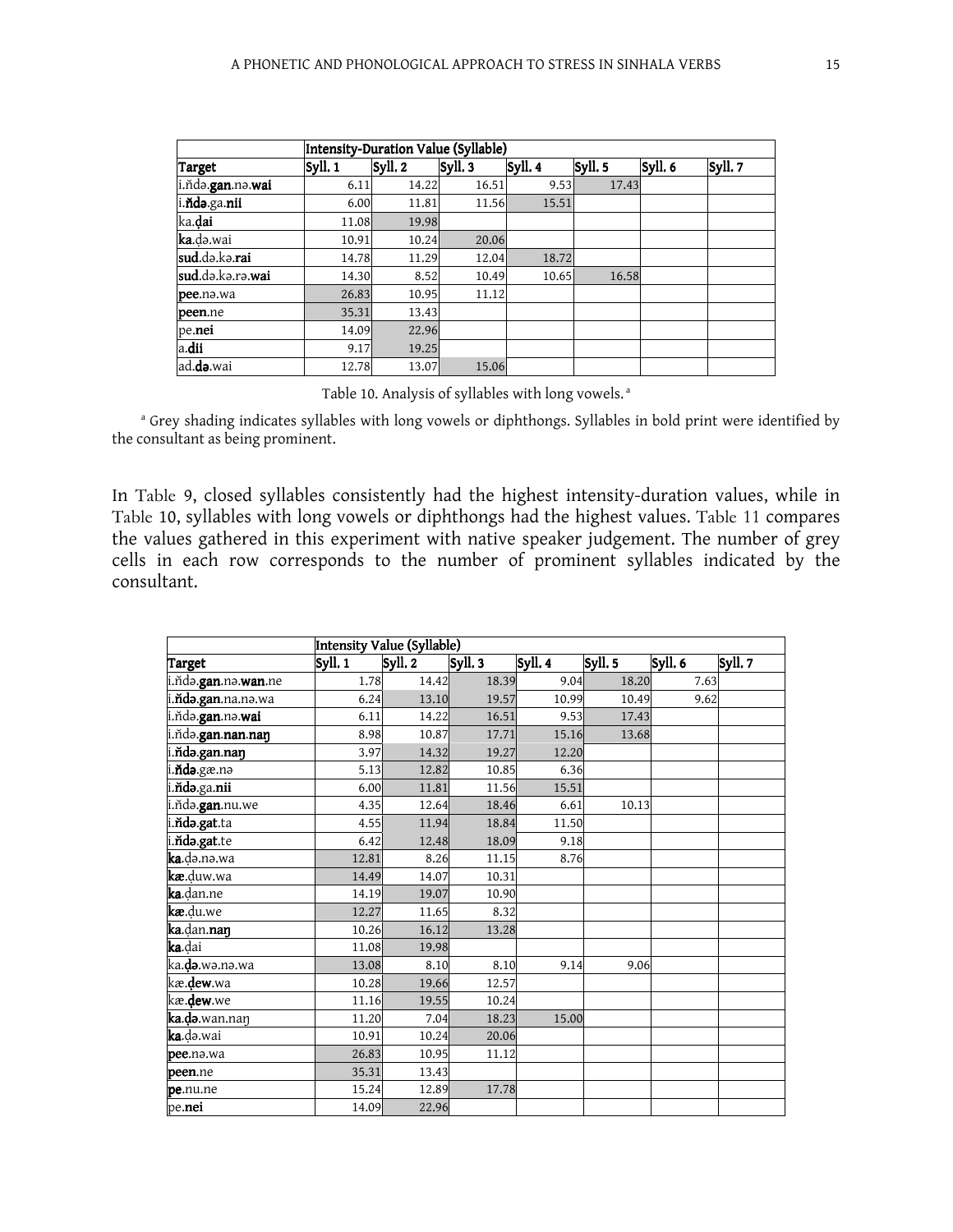|                       | Intensity Value (Syllable) |       |       |       |      |  |
|-----------------------|----------------------------|-------|-------|-------|------|--|
| pen.nan.ne            | 22.43                      | 22.95 | 12.67 |       |      |  |
| pen.nu.we             | 20.92                      | 15.08 | 12.67 |       |      |  |
| pen.nan.nan           | 18.85                      | 22.22 | 18.30 |       |      |  |
| pen. <b>nai</b>       | 20.26                      | 20.67 |       |       |      |  |
| a. <b>di</b> .nə.wa   | 11.25                      | 12.03 | 9.51  | 15.14 |      |  |
| æd. <b>da</b>         | 14.57                      | 16.12 |       |       |      |  |
| a.din.ne              | 7.48                       | 18.78 | 13.28 |       |      |  |
| æd.de                 | 15.17                      | 17.64 |       |       |      |  |
| a.din.naŋ             | 7.39                       | 17.36 | 15.68 |       |      |  |
| a.dii                 | 9.17                       | 19.25 |       |       |      |  |
| ad.da.wə.nə.wa        | 13.43                      | 12.16 | 8.55  | 8.49  | 7.70 |  |
| læd. <b>dew</b> .wa   | 11.44                      | 26.12 | 15.28 |       |      |  |
| ad. <b>də.wan.</b> ne | 12.48                      | 14.12 | 16.88 | 12.15 |      |  |
| læd. <b>dew</b> .we   | 14.28                      | 28.82 | 13.40 |       |      |  |
| ad.də.wan.nan         | 12.92                      | 15.68 | 20.70 | 18.03 |      |  |
| ad.də.wai             | 12.78                      | 13.07 | 15.06 |       |      |  |

| TABLE 11. Sample tokens and measurements. <sup>a</sup> |  |  |
|--------------------------------------------------------|--|--|
|--------------------------------------------------------|--|--|

<sup>a</sup> Syllables in bold print are judged to be stressed by the consultant. Values in grey are the higher values. The number of cells shaded for each word corresponds to the number of syllables selected by the consultant.

Of the 26 words which the consultant indicated as having one stressed syllable, 18 (69.2%) of the syllables corresponded the highest intensity value measured in the word. Of the 11 words where he chose two syllables (hence, 22 syllables), 19 (86.4%) of the syllables corresponded to the measurements. Of the 4 words where he indicated three stressed syllables (that is 12 syllables), all 12 (100%) corresponded to the measurements. A total of 60 syllables were identified by the consultant. Forty-nine (81.7%) of the syllables he identified were characterised by high intensity-duration measurements.

In summary, intensity and duration appear to be the key correlates in the realisation of stress in Sinhala. Native speaker intuition often correlates with the results yielded by the acoustic analysis conducted in this experiment. Based on this data, a generalisation can be made as regards stress sites. Firstly, heavy syllables are stressed. This is perhaps due to the number of segments, or moras in phonological perspective, within the syllable which in turn translates to longer duration. Secondly, the first syllable containing an onset is also stressed. At times, this initial stress appears to be weaker than the stress found in heavy syllables. If the initial syllable is CV, it will not be perceived as prominent as a CVV or CVC stressed syllable. However, if the initial syllable is CVV or CVC, then the syllable will be perceived as equally prominent as other heavy syllables. Using these generalisations, one is now able to account for stress sites in a phonological framework.

3. A PHONOLOGICAL ACCOUNT OF STRESS. From the experimental data presented in Section 2, one is able to derive a general pattern for locating stress in Sinhala verbs. This pattern can be formalised within a phonological framework. Choosing the appropriate framework is crucial. This section will commit to an Optimality Theory (OT) approach and show how OT accounts for the stress pattern observed.

 Kager (1999) states that word stress patterns are typically governed by conflicting forces. The interaction of conflicting metrical constraints has been observed and reported in many pre-OT studies. The forces in conflict are rhythm, quantity-sensitivity, and edge marking. Rhythm is the pressure towards a regularly alternating distribution of weak and strong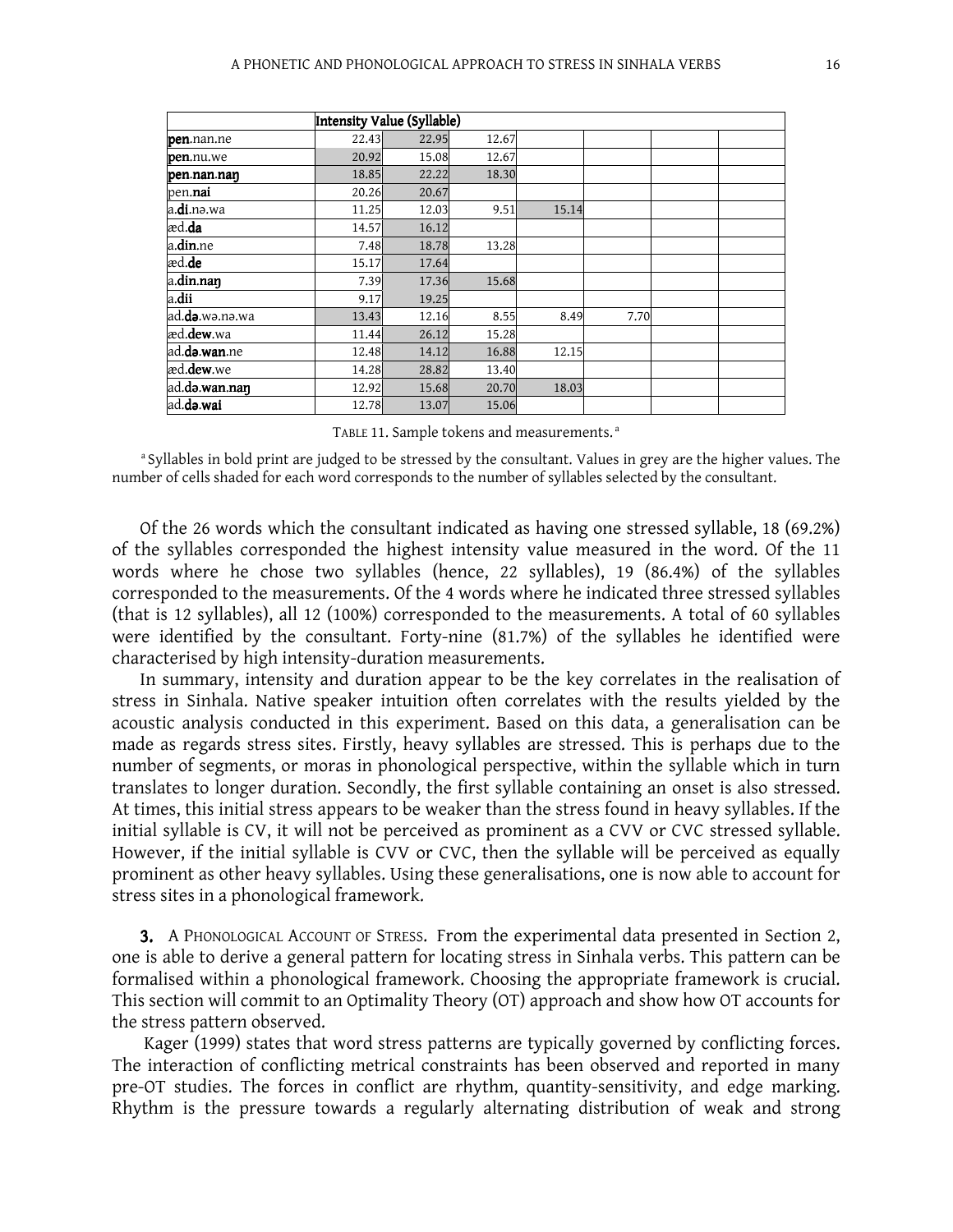syllables. Quantity-sensitivity is the pressure to match syllable weight to prominence. Edgemarking is the pressure to mark the edges of morphemes. One can describe the pattern seen in the Sinhala verbs as a conflict of quantity-sensitivity with edge-marking (i.e. the realisation of stress on heavy syllables and the realisation of a weak stress word-initially). The central idea of Optimality Theory is that surface forms of a language reflect solutions to conflicts between competing demands. This makes OT the ideal framework to describe Sinhala stress. In order to derive the necessary constraints and rankings, one needs to compare the surface form and the suboptimal forms. This will be accomplished below.

Before deciding which constraints are needed to describe Sinhala verb stress, one first must recognise the fact that a foot-based approach is not appropriate. Firstly, there is a requirement that the head of every foot be the locus of stress. Furthermore, the foot is usually analysed as disyllabic or bimoraic. This assumption is used to describe the regular alternating distribution of weak and strong syllables. However, there is no evidence of this alternation in Sinhala. For example, the verb  $k$ a.da.wa.na.wa has been reported by the consultant as only having initial stress, where as *i.n*ida.gan.nan.nan has a weak stress on the second syllable and heavy stress on the following three syllables. Therefore, one must not appeal to foot-based constraints. There are constraints that rely on the syllable. This is more appropriate for this task.

Having eliminated foot-based constraints, one can now begin with the analysis. The most straight-forward conflicting force to describe is syllable weight. As shown in the preceding section, heavy syllables are stressed. In this case, suboptimal candidates are defined as those with unstressed heavy syllables.

### (1) i.n̆dǝ.gan.nan.naŋ > i.ňdǝ.gan.nan.naŋ, i.ňdǝ.gan.nan.naŋ > i.ňdǝ.gan.nan.naŋ

The suboptimaility of the three rightmost forms in (1) is due to a constraint enforcing quantity-sensitivity. There is a close relation between syllable weight and the degree of prominence. Therefore, these forms are in violation of Weight-to-Stress-Principle (Kager 1999).

# (2) Weight-to-Stress-Principle (WSP)

Heavy syllables are stressed.

WSP is violated anytime a heavy syllable is not stressed. It is important to note that this constraint could potentially be cumulative, in other words accrue multiple violations. For example, in (1) the right-most form would accrue two violations for having two unstressed heavy syllables.

The second conflicting force is the pressure for word-initial stress. However, there are two parts to this pattern: (1) a force pulling stress towards the left-edge of the word, and (2) the demand for an onset in the initial stressed syllable. Before defining the constraints behind these forces, we turn to current research on weight-sensitive stress for some insight as regards onset.

Gordon (forthcoming) notes that the vast majority of weight-sensitive stress systems ignore onsets in the calculation of syllable weight. Yet, it has been shown that some language do demonstrate clear cases of onset-sensitive stress. Gordon cites the work of Everett and Everett (1984) on Pirahã, an indigenous language spoken in Brazil. Pirahã has a five-way weight hierarchy in which both the onset and the rime play a role in syllable weight. The fiveway hierarchy is as follows: KVV > GVV > VV > KV > GV where K stands for a voiceless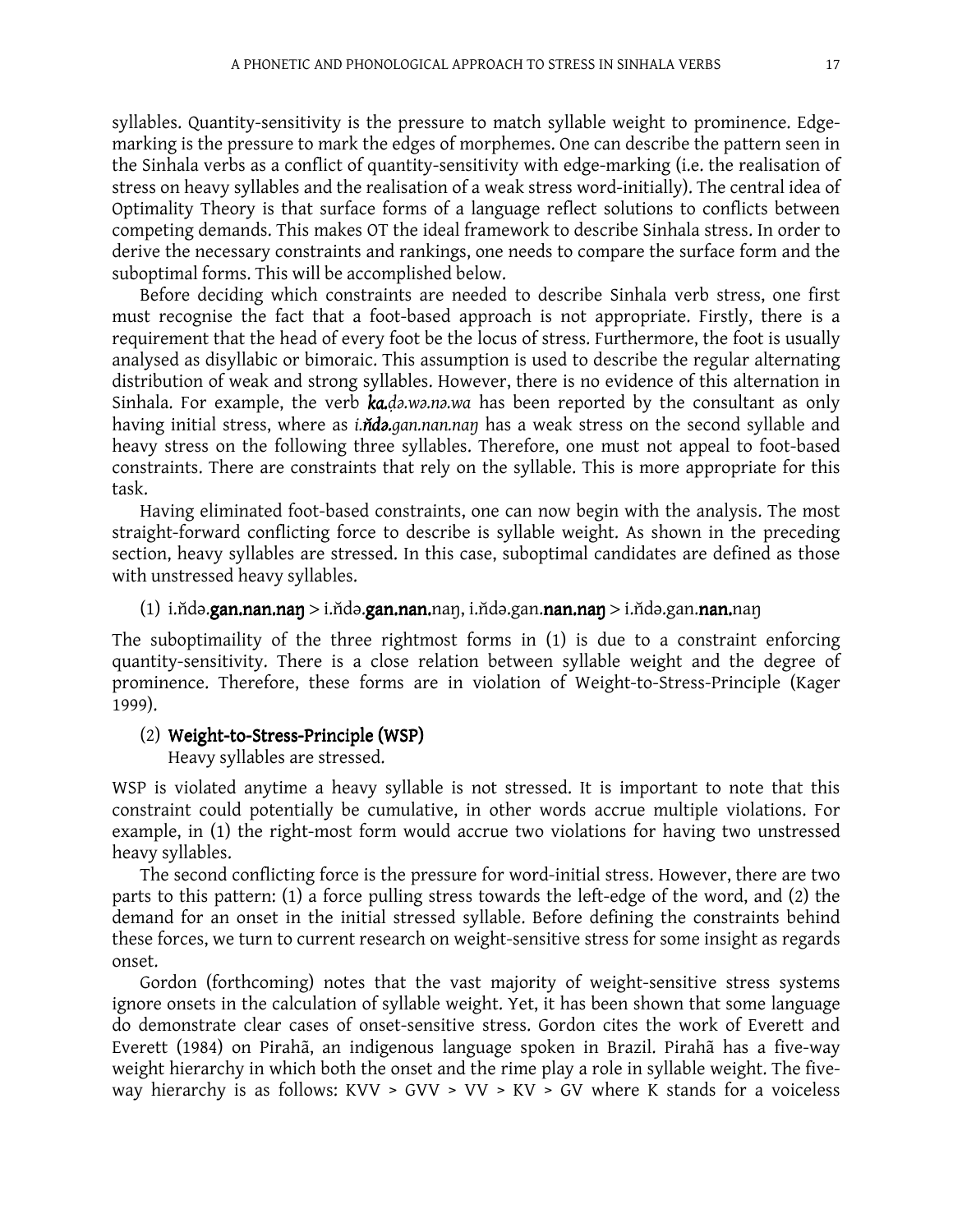consonant and G for a voiced consonant. He also cites Iowa-Oto which has stress on the first syllable unless it is onsetless, in which case stress is then on the second syllable. This is the case with Sinhala. Other languages containing this same onset-sensitive system are Lamalamic, Umbuykam, Parimankutinma, Banawá, and Arrernte. Gordon's article is an attempt to explain the basis for onset-sensitive stress and its rarity relative to rime-sensitive stress. He presents compelling evidence based on studies of the auditory system. For example, the auditory system is most sensitive to a stimulus at its onset before auditory sensitivity declines. This is typically referred to as adaptation. Once there is silence or a decrease of stimulation, the auditory system recovers.

In his phonological description of these systems, Gordon proposes a few important constraints, two of which will be used to describe Sinhala stress. First, notice in Section 2.5 that all but one of the syllables with an intensity-duration value has an onset. It can be stated that there is a demand for stress bearing syllables to have an onset. In the conjugations of the verb indaganna the initial syllable is never stressed.

```
(3) i.ñdǝ.gat.ta > i.n̆dǝ.gat.ta, i.ňdǝ.gat.ta, i.ňdǝ.gat.ta,
```
This pattern is addressed by employing a prominence constraint that bans the occurrence of stress on onsetless syllables (Gordon forthcoming).

# $(4)$  \*Prom $\left[\emptyset\right]$  $X$ <sub> $\sigma$ </sub>

No syllable lacking an onset can carry prominence.

The second part of this conflicting force is the demand to align with the left edge of the word. Kager (1999) and Gordon (forthcoming) offer a set of alignment constraints that can be used to address this demand. In general, the alignment constraint is defined as in (5).

# $(5)$  Generalised Alignment

ALIGN (Cat<sub>1</sub>, Edge<sub>1</sub>, Cat<sub>2</sub>, Edge<sub>2</sub>) =

 $\forall$  Cat<sub>1</sub>  $\exists$  Cat<sub>2</sub>, such that Edge<sub>1</sub> of Cat<sub>1</sub> and Edge<sub>2</sub> of Cat<sub>2</sub> coincide.

In order to use this constraint, the categories and edges must be defined. The claim is that a stressed syllable occurs word-initially. Therefore, the two categories are stressed syllable  $\sigma$ ) and prosodic word (PrWd). The edges involved are the left edge of the stressed syllable and the left edge of the prosodic word. The definition of the specific align constraint is given in (6).

# (6) ALIGN  $(σ, L, PrWd, L)$

For every stressed syllable there exists a prosodic word that the left edge of the stressed syllable matches the left edge of the prosodic word.

It is apparent from the data seen in Section 2.5 that not all stressed syllables occur at the leftedge of the prosodic word. Given the manner this constraint is defined, there is now a need to crucially rank the constraints in (4) and (6). Consider the ordering of WSP and the ALIGN constraint in the following tableau.

| × |  |
|---|--|

| Input:/sud.də.ke.ruw.wa/              | <b>WSP</b> | Align<br>$($ o, L, PrWd, L) |
|---------------------------------------|------------|-----------------------------|
| sud.də.ke.'ruw.wa<br>a. $\mathcal{F}$ |            | $***$                       |
| ' <b>sud.</b> də.ke.ruw.wa            | ∗∣         |                             |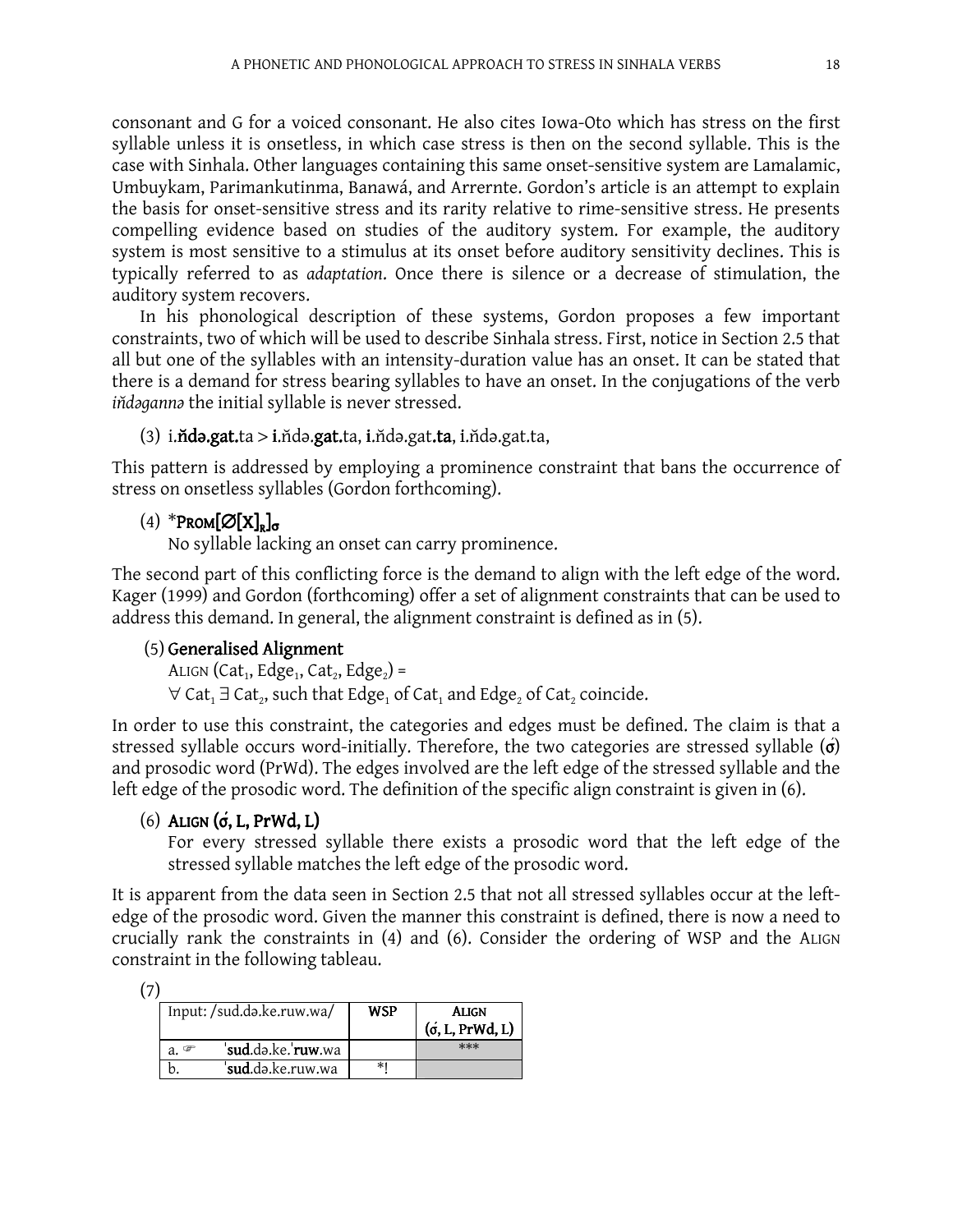In (7), the winning candidate is the attested form is. This is due to the ranking of WSP above ALIGN. If the order is reversed, the winning candidate will have only one stressed syllable which must occur at the left edge. This is demonstrated in (8).

(8)

| Input:/sud.də.ke.ruw.wa/                   | Align<br>$(\sigma, L, PrWd, L)$ | <b>WSP</b> |
|--------------------------------------------|---------------------------------|------------|
| ' <b>sud</b> .də.ke.' <b>ruw</b> .wa<br>a. | $*$ $*$                         |            |
| sud.də.ke.ruw.wa                           |                                 |            |

Notice in (8a) the fourth syllable, which is behaving in accordance to the Weight-to-Stress Principle, accrues three violations of the ALIGN constraint since it is three syllables removed from the left edge. The winning candidate in (8b) avoids this by violating the WSP constraint. Therefore, it has been established that WSP must be ranked above ALIGN.

To determine the overall hierarchy, it must be shown how \*PROM is ordered relative to the other two constraints. First, the ordering between \*PROM and ALIGN will be considered. The potential ordering for these two constraints can be shown by examining a verb in which the initial syllable is not stressed, as in (9).

(9)

|                  | Input: /ad.də.wan.ne/ | *Prom $[\varnothing[X]_{R}]_{\sigma}$ | Align<br>$($ o, L, PrWd, L) |
|------------------|-----------------------|---------------------------------------|-----------------------------|
| a. $\mathcal{F}$ | ad.da.wan.ne          |                                       | $***$                       |
|                  | ad.da.wan.ne          | *1                                    | $**$                        |
|                  | ad.də.wan.ne          | *1                                    |                             |

The tableau in (9) shows the winning candidate is the one that does not violate \*PROM. Therefore \*PROM must be ranked above ALIGN. Now one must determine if there is a ranking between \*PROM and WSP. This is demonstrated in (10).

| Input:/ad.də.wan.ne/                        | $*PROM[\varnothing[X]_{R}]_{\sigma}$ | <b>WSP</b> |
|---------------------------------------------|--------------------------------------|------------|
| ad. <b>də.wan.</b> ne<br>$\mathbb{G}$<br>а. |                                      |            |
| ad.də.wan.ne                                |                                      |            |

When \*PROM is ranked above WSP, candidate (10a) surfaces as the winning candidate. This is attested. Therefore, the overall ranking is  $*PROM[Ø[X]_R]_{\sigma} \gg WSP \gg ALIGN$  (o, L, PrWd, L). However, as it turns out there is one more constraint needed. Consider the following example of indaganii in (11).

(11)

|                                        |                                            |            | ALIGN              |
|----------------------------------------|--------------------------------------------|------------|--------------------|
| Input: /i.ňdə.ga. <b>nii</b> /         | $\ $ *Prom $[\varnothing[X]_{R}]_{\sigma}$ | <b>WSP</b> | $($ o, L, PrWd, L) |
| i. <b>ňdə</b> .ga.nii $\ $<br>a.       |                                            |            | * ***1             |
| i. $\mathbf{Mod}$ .ga.nii<br>$h \circ$ |                                            |            | ***                |

In (11b) the winning candidate violates the ALIGN constraint one time fewer than the attested candidate. This undesired outcome is prevented by allowing at most one unstressed syllable to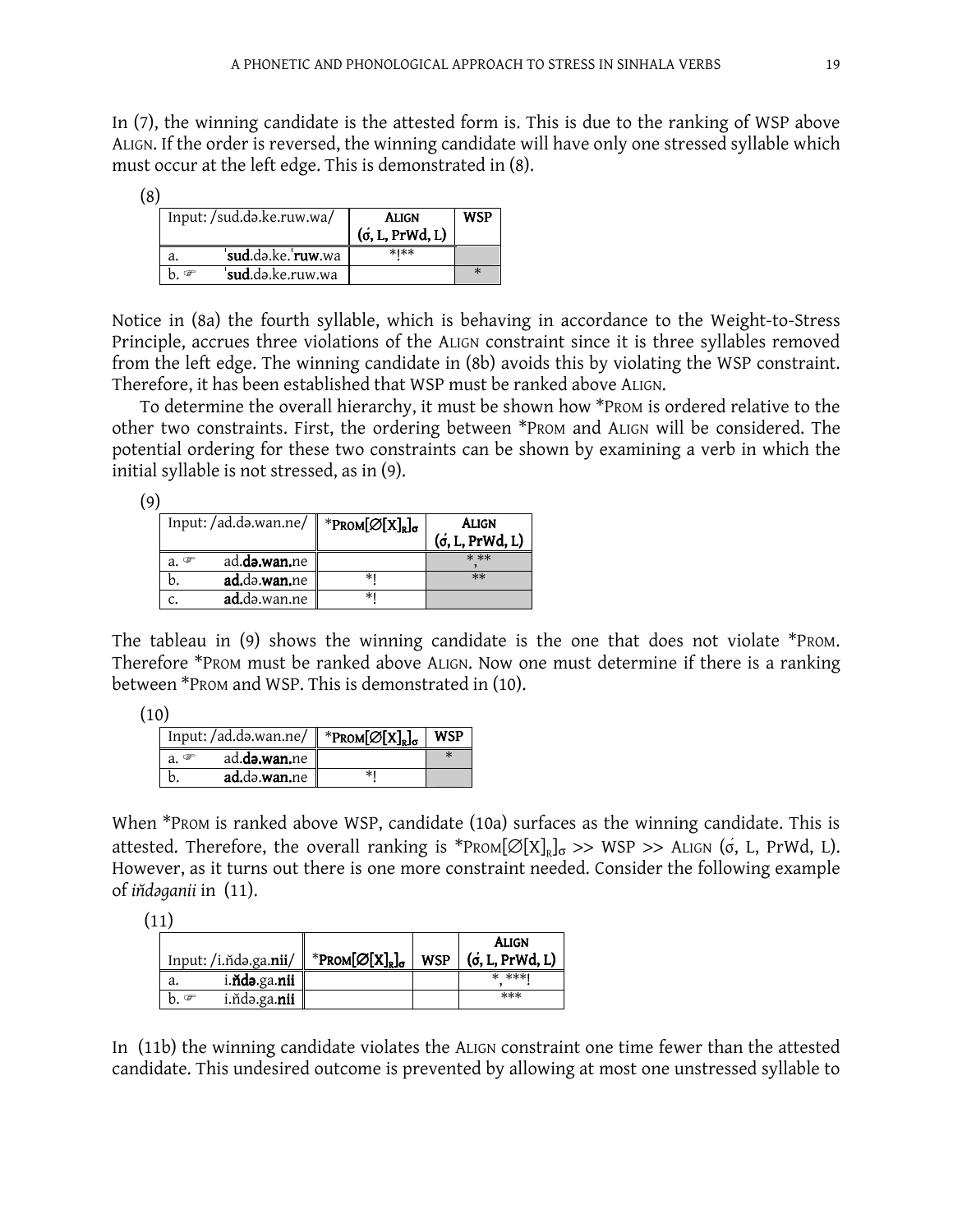separate the leftmost stress from the left edge of the prosodic word (Gordon forthcoming). This constraint is called LAPSE LEFT.

(12) LAPSE LEFT (Gordon 2002)

A maximum of one unstressed syllable separates the leftmost stress from the left edge of a stress domain

LAPSE LEFT must be ranked above the ALIGN constraint in order prevent the outcome seen in (11). This is demonstrated in (13).

| Input: /i.ňdə.ga.nii/ LAPSE LEFT |                               |    | <b>ALIGN</b><br>$($ o, L, PrWd, L) |
|----------------------------------|-------------------------------|----|------------------------------------|
| a. $\mathcal{F}$                 | i. <b>ňdə</b> .ga. <b>nii</b> |    | * ***                              |
|                                  | i.ňdə.ga.nii                  | ∗ı | $***$                              |

With LAPSE LEFT, the attested candidate is the winning one. Although it has been stated that the purpose of LAPSE LEFT is to prevent an excessive amount of unstressed syllables from appearing at the left edge of the prosodic word, it can also be thought of as a force that pulls a stressed syllable to the left. Initially, the ALIGN constraint was used to pull all stressed syllables towards the left edge. So, does it appear that the ALIGN constraint is redundant? The answer is no. It not only pulls all stressed syllables to the left, but it also restricts the number of stressed syllables appearing within the word. The following tableau demonstrates this phenomenon.

(14)

| Input: /i. nda.ga.nii/   LAPSE LEFT   | <b>ALIGN</b><br>$($ o, L, PrWd, L) |
|---------------------------------------|------------------------------------|
| i. <b>ňdə</b> .ga. <b>nii</b><br>a. F | * ***                              |
| i.ňda.ga.nii                          | * ** ** *                          |

So far there has been no restriction on the possibility of an open syllable being a stressed. In (14b) the open syllable is stressed; therefore, it accrues two more violations than the candidate in (14a).

The constraint hierarchy established prior to (11) was \*P<code>ROM[ $\varnothing[{\rm X}]_{\rm R}]_{\sigma}$ >> WSP</code> >> ALIGN (ó, L, PrWd, L). In (14) it has been shown that LAPSE LEFT outranks ALIGN. This leads to the question of how does Lapse Left relate to  $^*$ Prom $[\varnothing[X]_{\scriptscriptstyle \rm R}]_{\sigma}$  and WSP. To determine its proper position within the hierarchy, LAPSE LEFT will be compared first to WSP. The two candidates in (15) differ only in respects to obeying LAPSE LEFT and WSP.

```
(15)
```

| Input: /ad.də.wai/ LAPSE LEFT |  |
|-------------------------------|--|
| ad.da.wai                     |  |
| ad.də.wai                     |  |

As demonstrated above, in order to have the attested candidate in (15a) be the winning candidate, LAPSE LEFT must be ranked higher than WSP; otherwise the suboptimal candidate (15b) will surface. Now LAPSE LEFT will be compared to \*PROM $\varnothing[X]$ R $\sigma$ .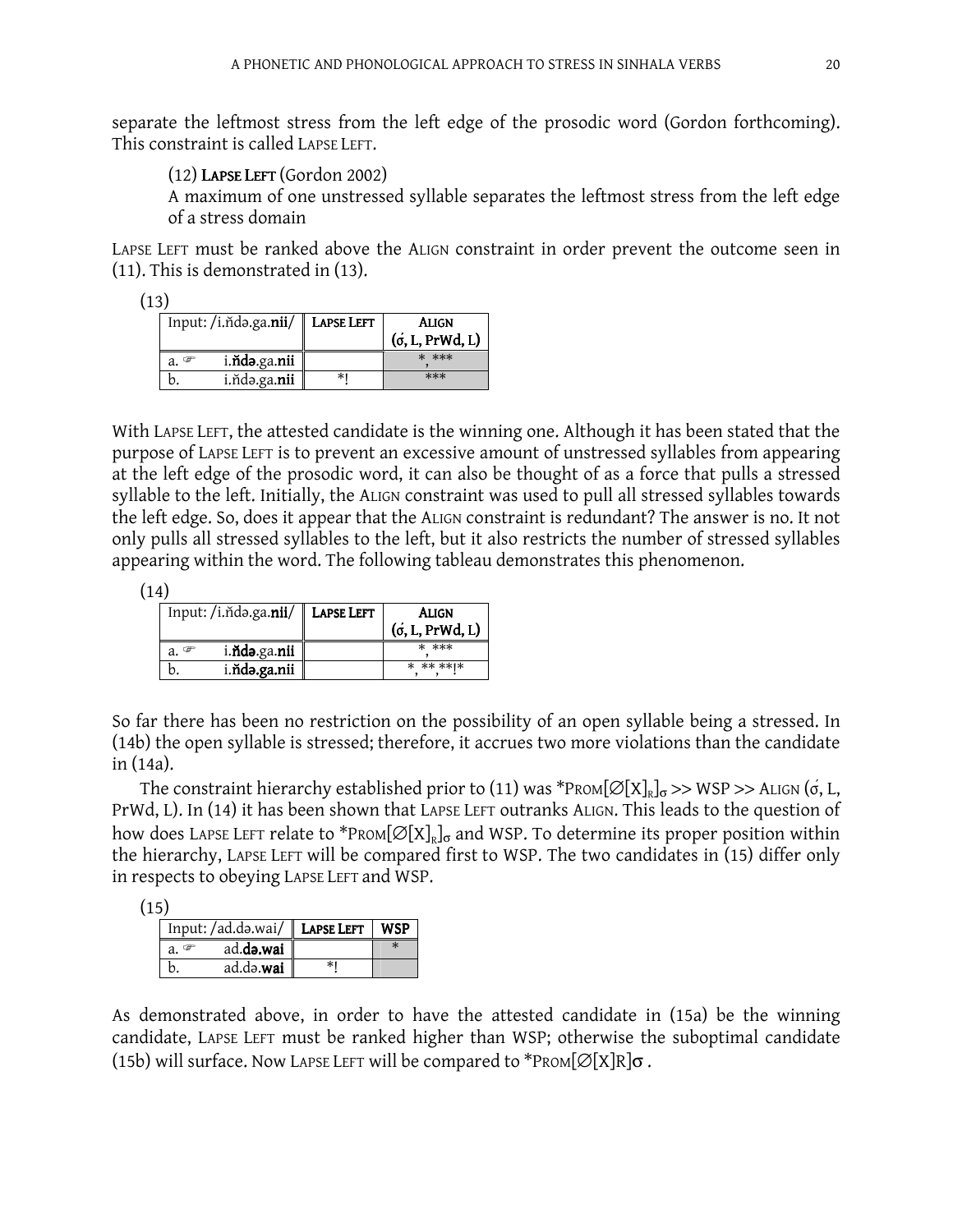(16)

| Input: /ad.də.wai/ |           | * $PROM[Ø[X]_R]_{\sigma}$ | <b>LAPSE LEFT</b> |
|--------------------|-----------|---------------------------|-------------------|
| a. $\mathcal{F}$   | ad.də.wai |                           |                   |
|                    | ad.də.wai |                           |                   |
|                    | ad.də.wai |                           | $\ast$            |

At first glance it appears that \*Prom $[\varnothing[X]_{\R}]_{\sigma}$  outranks in (18). However, notice that the attested candidate in (18a) does not violate either constraint, whereas candidates (18b) and (18c) violate one or the other. If one were to swap the ordering of these two constraints, the attested candidate would still be the winning candidate. This is demonstrated in (17).

| Input: / ad.də.wai / LAPSE LEFT |                   |    | * $PROM[\varnothing[X]_{R}]_{\sigma}$ |
|---------------------------------|-------------------|----|---------------------------------------|
| a. $\mathcal{F}$                | ad.d <b>a.wai</b> |    |                                       |
|                                 | ad.də.wai         |    |                                       |
|                                 | ad.da.wai         | *1 |                                       |

Therefore, there is no crucial ranking between LAPSE LEFT and  $^*$ PROM[ $\varnothing[{\rm X}]_{\rm R}$ ] $_{\rm \sigma}$ . The finalised constraint hierarchy is as follows: \*PROM $[\varnothing[X]_{R}]_{\sigma}$ , LAPSE LEFT >> WSP >> ALIGN ( $\sigma$ , L, PrWd, L). To conclude the analysis of stress in Sinhala verbs, two tableaux with the full constraint rankings are presented in (18) and (19).

| × |  |
|---|--|

| Input: /sud.də.kə.ran.nan/ |                   | * $\text{PROM}[\varnothing[X]_{R}]_{\sigma}$ Lapse Left |    | WSP    | <b>ALIGN</b><br>$($ o, L, PrWd, L) |
|----------------------------|-------------------|---------------------------------------------------------|----|--------|------------------------------------|
| a. $\mathcal{F}$           | sud.da.ka.ran.nan |                                                         |    |        | *** ****                           |
| b.                         | sud.da.ka.ran.nan |                                                         |    | ∗      | * *** ****                         |
| c.                         | sud.də.kə.ran.nan |                                                         |    | ∗      | ****                               |
| a.                         | sud.də.kə.ran.nan |                                                         |    | $\ast$ | ** ****                            |
| e.                         | sud.da.ka.ran.nan |                                                         | ∗⊧ | $\ast$ | *** ****                           |

 $(19)$ 

| Input: /ad.də.wan.ne/ |                       | * $PROM[\varnothing[X]_{R}]_{\sigma}$ Lapse Left |    | WSP    | Align<br>$($ o, L, PrWd, L) |
|-----------------------|-----------------------|--------------------------------------------------|----|--------|-----------------------------|
| $a \in$               | ad. <b>də.wan</b> .ne |                                                  |    |        | $***$                       |
| b.                    | ad.da.wan.ne          | *1                                               |    |        | $**$                        |
| $\mathsf{C}$ .        | ad.də. <b>wan.</b> ne |                                                  | *1 |        | $**$                        |
| d.                    | <b>ad.</b> də.wan.ne  | *1                                               |    | $\ast$ |                             |
| e.                    | ad.da.wan.ne          |                                                  |    | *      | * ** * **                   |

4. CONCLUSION. Section 2 examined the possibility of finding an objective procedure in the identification of phonetically stressed syllables. It was shown that intensity and duration appear to be the key parameters in the realisation of stress in Sinhala. Based on an equation which integrated the two parameters, a generalisation can be made regarding the stress pattern: (1) heavy syllables are stressed and (2) the first syllable containing an onset is also stressed. At times, the initial stress appears to be weaker than the stress found in heavy syllables. Section 3 focused on the development of a phonological account within an OT